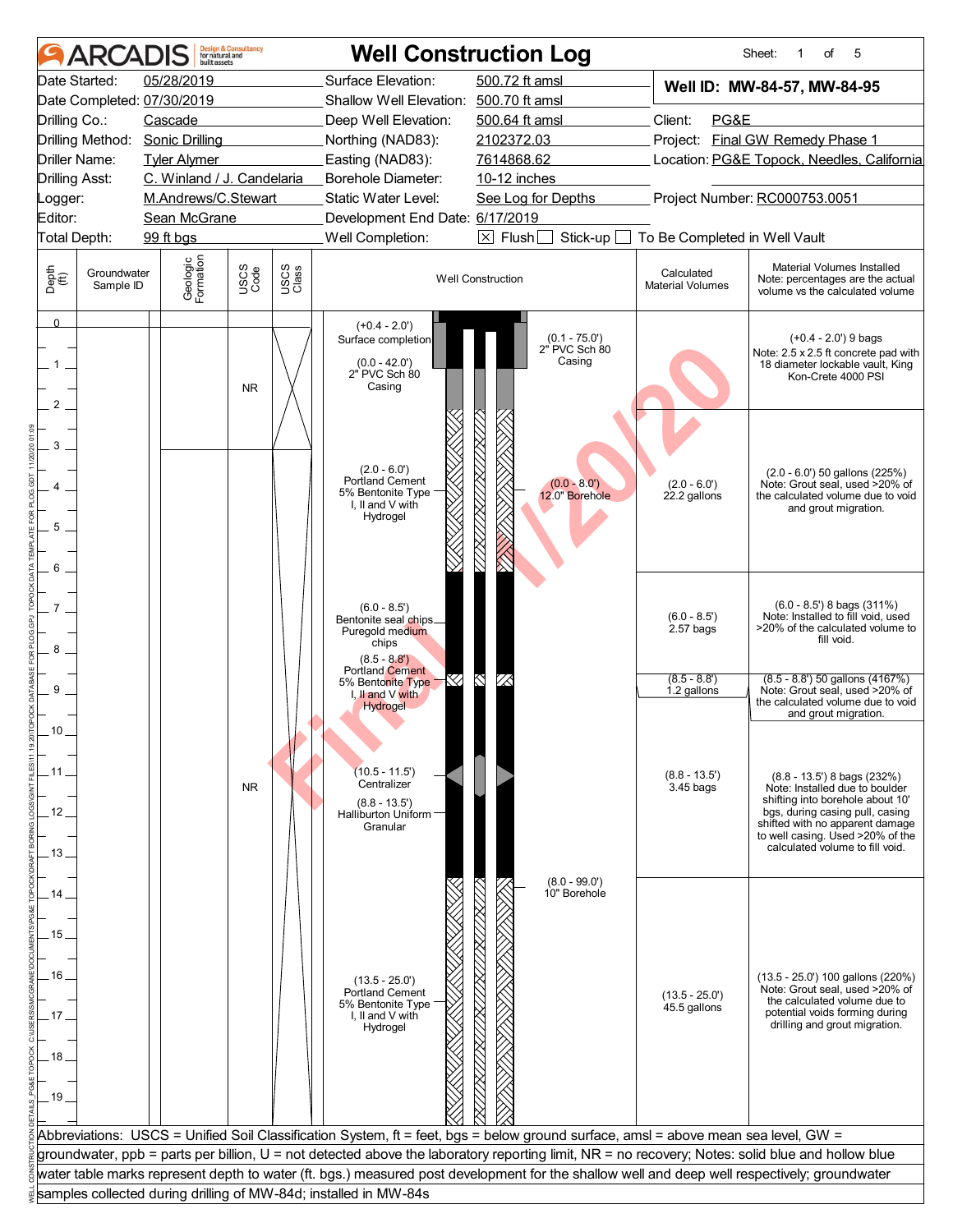|                       | <b>ARCADIS</b>           | built assets               | <b>Design &amp; Consultancy</b><br>for natural and |               |                                                                             | <b>Well Construction Log</b>                                                                                                                     |                                       | Sheet:<br>2<br>of<br>5                                                                            |
|-----------------------|--------------------------|----------------------------|----------------------------------------------------|---------------|-----------------------------------------------------------------------------|--------------------------------------------------------------------------------------------------------------------------------------------------|---------------------------------------|---------------------------------------------------------------------------------------------------|
|                       | Date Started:            | 05/28/2019                 |                                                    |               | Surface Elevation:                                                          | 500.72 ft amsl                                                                                                                                   |                                       | Well ID: MW-84-57, MW-84-95                                                                       |
|                       |                          | Date Completed: 07/30/2019 |                                                    |               | Shallow Well Elevation: 500.70 ft amsl                                      |                                                                                                                                                  |                                       |                                                                                                   |
| Drilling Co.:         |                          | Cascade                    |                                                    |               | Deep Well Elevation:                                                        | 500.64 ft amsl                                                                                                                                   | Client:<br>PG&E                       |                                                                                                   |
|                       | Drilling Method:         | <b>Sonic Drilling</b>      |                                                    |               | Northing (NAD83):                                                           | 2102372.03                                                                                                                                       |                                       | Project: Final GW Remedy Phase 1                                                                  |
|                       | Driller Name:            | <b>Tyler Alymer</b>        |                                                    |               | Easting (NAD83):                                                            | 7614868.62                                                                                                                                       |                                       | Location: PG&E Topock, Needles, California                                                        |
| <b>Drilling Asst:</b> |                          | C. Winland / J. Candelaria |                                                    |               | <b>Borehole Diameter:</b>                                                   | 10-12 inches                                                                                                                                     |                                       |                                                                                                   |
| Logger:               |                          | M.Andrews/C.Stewart        |                                                    |               | Static Water Level:                                                         | See Log for Depths                                                                                                                               |                                       | Project Number: RC000753.0051                                                                     |
| Editor:               |                          | Sean McGrane               |                                                    |               | Development End Date: 6/17/2019                                             |                                                                                                                                                  |                                       |                                                                                                   |
| Total Depth:          |                          | 99 ft bgs                  |                                                    |               | Well Completion:                                                            | $\boxtimes$ Flush [<br>Stick-up                                                                                                                  | To Be Completed in Well Vault         |                                                                                                   |
|                       |                          |                            |                                                    |               |                                                                             |                                                                                                                                                  |                                       |                                                                                                   |
| Depth<br>(ff)         | Groundwater<br>Sample ID | Geologic<br>Formation      | USCS<br>Code                                       | USCS<br>Class |                                                                             | <b>Well Construction</b>                                                                                                                         | Calculated<br><b>Material Volumes</b> | Material Volumes Installed<br>Note: percentages are the actual<br>volume vs the calculated volume |
| $20 -$                |                          |                            |                                                    |               | $(0.0 - 42.0)$<br>2" PVC Sch 80<br>Casing                                   | $(0.1 - 75.0')$<br>2" PVC Sch 80<br>Casing                                                                                                       |                                       |                                                                                                   |
| .21 .<br>22.          |                          |                            |                                                    |               | $(13.5 - 25.0')$                                                            |                                                                                                                                                  |                                       | (13.5 - 25.0') 100 gallons (220%)<br>Note: Grout seal, used >20% of                               |
| 23                    |                          |                            |                                                    |               | <b>Portland Cement</b><br>5% Bentonite Type<br>I, II and V with<br>Hydrogel |                                                                                                                                                  | $(13.5 - 25.0')$<br>45.5 gallons      | the calculated volume due to<br>potential voids forming during<br>drilling and grout migration.   |
| 24                    |                          |                            |                                                    |               |                                                                             |                                                                                                                                                  |                                       |                                                                                                   |
| 25.                   |                          |                            |                                                    |               |                                                                             |                                                                                                                                                  |                                       |                                                                                                   |
|                       |                          |                            |                                                    |               |                                                                             |                                                                                                                                                  |                                       |                                                                                                   |
| 26                    |                          |                            |                                                    |               |                                                                             |                                                                                                                                                  |                                       |                                                                                                   |
|                       |                          |                            |                                                    |               |                                                                             |                                                                                                                                                  |                                       |                                                                                                   |
| .27                   |                          |                            |                                                    |               |                                                                             |                                                                                                                                                  |                                       |                                                                                                   |
|                       |                          |                            |                                                    |               |                                                                             |                                                                                                                                                  |                                       |                                                                                                   |
|                       |                          |                            |                                                    |               |                                                                             |                                                                                                                                                  |                                       |                                                                                                   |
| 28                    |                          |                            | <b>NR</b>                                          |               |                                                                             |                                                                                                                                                  |                                       |                                                                                                   |
|                       |                          |                            |                                                    |               |                                                                             |                                                                                                                                                  |                                       |                                                                                                   |
| 29                    |                          |                            |                                                    |               |                                                                             |                                                                                                                                                  |                                       |                                                                                                   |
|                       |                          |                            |                                                    |               |                                                                             | $(8.0 - 99.0')$<br>10" Borehole                                                                                                                  |                                       |                                                                                                   |
|                       |                          |                            |                                                    |               | $(25.0 - 36.0')$                                                            |                                                                                                                                                  |                                       |                                                                                                   |
|                       |                          |                            |                                                    |               | Bentonite seal chips_<br>Puregold medium                                    |                                                                                                                                                  | $(25.0 - 36.0')$<br>$8.08$ bags       | (25.0 - 36.0') 9 bags (111%)<br>Note: Seal above filter pack                                      |
| .31                   |                          |                            |                                                    |               | chips                                                                       |                                                                                                                                                  |                                       |                                                                                                   |
|                       |                          |                            |                                                    |               |                                                                             |                                                                                                                                                  |                                       |                                                                                                   |
| 32                    |                          |                            |                                                    |               |                                                                             |                                                                                                                                                  |                                       |                                                                                                   |
|                       |                          |                            |                                                    |               |                                                                             |                                                                                                                                                  |                                       |                                                                                                   |
| 33                    |                          |                            |                                                    |               |                                                                             |                                                                                                                                                  |                                       |                                                                                                   |
|                       |                          |                            |                                                    |               |                                                                             |                                                                                                                                                  |                                       |                                                                                                   |
| 34                    |                          |                            |                                                    |               |                                                                             |                                                                                                                                                  |                                       |                                                                                                   |
|                       |                          |                            |                                                    |               |                                                                             |                                                                                                                                                  |                                       |                                                                                                   |
| 35                    |                          |                            |                                                    |               |                                                                             |                                                                                                                                                  |                                       |                                                                                                   |
|                       |                          |                            |                                                    |               |                                                                             |                                                                                                                                                  |                                       |                                                                                                   |
| 36                    |                          |                            |                                                    |               |                                                                             |                                                                                                                                                  |                                       |                                                                                                   |
|                       |                          |                            |                                                    |               |                                                                             |                                                                                                                                                  |                                       |                                                                                                   |
| 37                    |                          |                            |                                                    |               |                                                                             |                                                                                                                                                  |                                       |                                                                                                   |
|                       |                          |                            |                                                    |               | $(36.0 - 61.0)$                                                             |                                                                                                                                                  |                                       | $(36.0 - 61.0')$ 39 bags $(154%)$<br>Note: Filter pack. Used >20% of                              |
| 38.                   |                          |                            |                                                    |               | Cemex #3 MESH                                                               |                                                                                                                                                  | $(36.0 - 61.0')$<br>$25.4$ bags       | the calculated volume due to                                                                      |
|                       |                          | Topock -<br>Alluvium       | <b>SM</b>                                          |               | (8x20) Lapis Lustre<br>Sand                                                 |                                                                                                                                                  |                                       | potential voids forming during<br>drilling.                                                       |
| .39                   |                          | Deposits                   |                                                    |               |                                                                             |                                                                                                                                                  |                                       |                                                                                                   |
|                       |                          |                            |                                                    |               |                                                                             |                                                                                                                                                  |                                       |                                                                                                   |
|                       |                          |                            |                                                    |               |                                                                             | Abbreviations: USCS = Unified Soil Classification System, ft = feet, bgs = below ground surface, amsl = above mean sea level, GW =               |                                       |                                                                                                   |
|                       |                          |                            |                                                    |               |                                                                             | groundwater, ppb = parts per billion, U = not detected above the laboratory reporting limit, NR = no recovery; Notes: solid blue and hollow blue |                                       |                                                                                                   |
|                       |                          |                            |                                                    |               |                                                                             | water table marks represent depth to water (ft. bgs.) measured post development for the shallow well and deep well respectively; groundwater     |                                       |                                                                                                   |
|                       |                          |                            |                                                    |               | samples collected during drilling of MW-84d; installed in MW-84s            |                                                                                                                                                  |                                       |                                                                                                   |
|                       |                          |                            |                                                    |               |                                                                             |                                                                                                                                                  |                                       |                                                                                                   |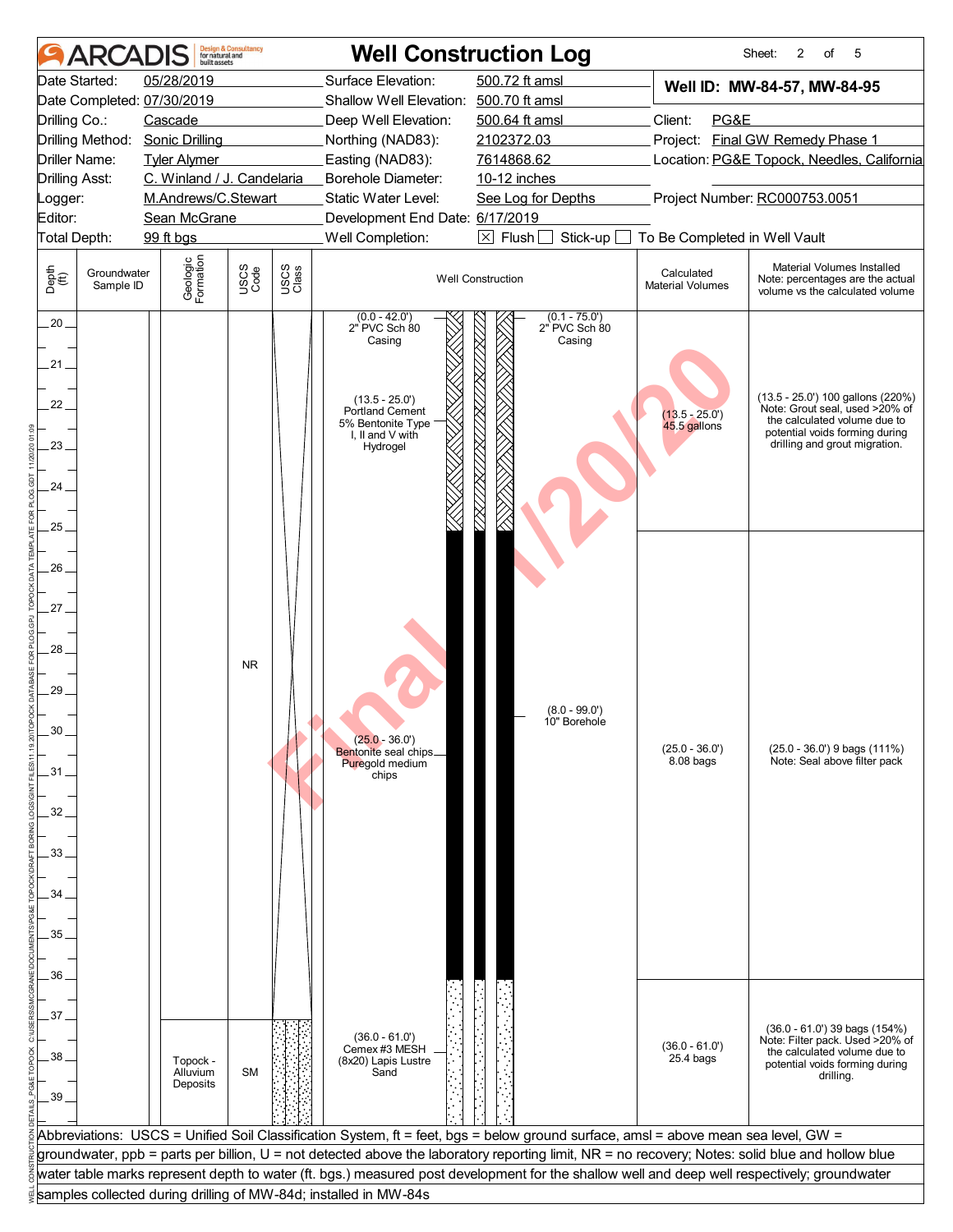|                                | <b>ARCADIS</b>                                       | built assets                     | <b>Design &amp; Consultancy</b><br>for natural and |               |                                                                                                                 | <b>Well Construction Log</b>                                                                                                                     |                                       | Sheet:<br>3<br>5<br>of                                                                            |  |  |
|--------------------------------|------------------------------------------------------|----------------------------------|----------------------------------------------------|---------------|-----------------------------------------------------------------------------------------------------------------|--------------------------------------------------------------------------------------------------------------------------------------------------|---------------------------------------|---------------------------------------------------------------------------------------------------|--|--|
|                                | Date Started:                                        | 05/28/2019                       |                                                    |               | Surface Elevation:                                                                                              | 500.72 ft amsl                                                                                                                                   |                                       | Well ID: MW-84-57, MW-84-95                                                                       |  |  |
|                                |                                                      | Date Completed: 07/30/2019       |                                                    |               | Shallow Well Elevation:                                                                                         | 500.70 ft amsl                                                                                                                                   |                                       |                                                                                                   |  |  |
| Drilling Co.:                  |                                                      | Cascade                          |                                                    |               | Deep Well Elevation:                                                                                            | 500.64 ft amsl                                                                                                                                   | Client:<br>PG&E                       |                                                                                                   |  |  |
|                                | Drilling Method:                                     | <b>Sonic Drilling</b>            |                                                    |               | Northing (NAD83):                                                                                               | 2102372.03                                                                                                                                       |                                       | Project: Final GW Remedy Phase 1                                                                  |  |  |
|                                | Driller Name:                                        | <b>Tyler Alymer</b>              |                                                    |               | Easting (NAD83):                                                                                                | 7614868.62                                                                                                                                       |                                       | Location: PG&E Topock, Needles, California                                                        |  |  |
| <b>Drilling Asst:</b>          |                                                      | C. Winland / J. Candelaria       |                                                    |               | Borehole Diameter:                                                                                              | 10-12 inches                                                                                                                                     |                                       |                                                                                                   |  |  |
| _ogger:                        |                                                      | M.Andrews/C.Stewart              |                                                    |               | Static Water Level:                                                                                             | See Log for Depths                                                                                                                               |                                       | Project Number: RC000753.0051                                                                     |  |  |
| Editor:                        |                                                      | Sean McGrane                     |                                                    |               | Development End Date: 6/17/2019                                                                                 |                                                                                                                                                  |                                       |                                                                                                   |  |  |
|                                | Total Depth:                                         | 99 ft bgs                        |                                                    |               | Well Completion:                                                                                                | $\boxtimes$ Flush [<br>Stick-up                                                                                                                  | To Be Completed in Well Vault         |                                                                                                   |  |  |
| Depth<br>$\bigoplus_{i=1}^{n}$ | Groundwater<br>Sample ID                             | Geologic<br>Formation            | USCS<br>Code                                       | USCS<br>Class |                                                                                                                 | <b>Well Construction</b>                                                                                                                         | Calculated<br><b>Material Volumes</b> | Material Volumes Installed<br>Note: percentages are the actual<br>volume vs the calculated volume |  |  |
| $.40 -$<br>41 .<br>$42-$       |                                                      | Topock -<br>Alluvium<br>Deposits | <b>SM</b>                                          |               | $(0.0 - 42.0)$<br>2" PVC Sch 80<br>Casing<br>$(40.5 - 41.5)$<br>Centralizer<br>$(42.0 - 57.0)$<br>2" Sch 80 PVC | $(0.1 - 75.0')$<br>2" PVC Sch 80<br>Casing                                                                                                       |                                       |                                                                                                   |  |  |
| 43.                            |                                                      | Topock -<br>Alluvium<br>Deposits | SC                                                 |               | (20-slot) Screen                                                                                                |                                                                                                                                                  |                                       |                                                                                                   |  |  |
| 44.                            |                                                      |                                  |                                                    |               |                                                                                                                 |                                                                                                                                                  |                                       |                                                                                                   |  |  |
| 45                             |                                                      | Topock -<br>Alluvium<br>Deposits | <b>SM</b>                                          |               |                                                                                                                 |                                                                                                                                                  |                                       |                                                                                                   |  |  |
| 46                             |                                                      |                                  | <b>NR</b>                                          |               |                                                                                                                 |                                                                                                                                                  |                                       |                                                                                                   |  |  |
| 47_                            |                                                      |                                  |                                                    |               |                                                                                                                 |                                                                                                                                                  |                                       |                                                                                                   |  |  |
| 48.<br>49                      |                                                      | Topock -<br>Alluvium<br>Deposits | SC                                                 |               | $(36.0 - 61.0')$<br>Cemex #3 MESH                                                                               | $(8.0 - 99.0')$                                                                                                                                  | $(36.0 - 61.0')$                      | (36.0 - 61.0') 39 bags (154%)<br>Note: Filter pack. Used >20% of<br>the calculated volume due to  |  |  |
| 50<br>.51.<br>52               |                                                      | Topock -<br>Alluvium<br>Deposits | <b>SM</b>                                          |               | (8x20) Lapis Lustre<br>Sand                                                                                     | 10" Borehole                                                                                                                                     | $25.4$ bags                           | potential voids forming during<br>drilling.                                                       |  |  |
| 53.                            |                                                      | Topock -<br>Alluvium<br>Deposits | <b>GM</b>                                          |               |                                                                                                                 |                                                                                                                                                  |                                       |                                                                                                   |  |  |
| 54<br>55.<br>56.               | MW-M-VAS-<br>52-57<br>(28 ppb)<br>3/28/2019<br>11:10 | Topock -<br>Alluvium<br>Deposits | <b>SM</b>                                          |               |                                                                                                                 |                                                                                                                                                  |                                       |                                                                                                   |  |  |
| 57                             |                                                      |                                  |                                                    |               |                                                                                                                 |                                                                                                                                                  |                                       |                                                                                                   |  |  |
|                                |                                                      |                                  |                                                    |               |                                                                                                                 |                                                                                                                                                  |                                       |                                                                                                   |  |  |
| 58.                            |                                                      |                                  | <b>NR</b>                                          |               | $(57.5 - 58.5')$<br>Centralizer                                                                                 |                                                                                                                                                  |                                       |                                                                                                   |  |  |
| 59.                            |                                                      |                                  |                                                    |               | (57.0 - 59.4') Sump<br>and PVC End Cap                                                                          |                                                                                                                                                  |                                       |                                                                                                   |  |  |
|                                |                                                      |                                  |                                                    |               |                                                                                                                 | Abbreviations: USCS = Unified Soil Classification System, ft = feet, bgs = below ground surface, amsl = above mean sea level, GW =               |                                       |                                                                                                   |  |  |
|                                |                                                      |                                  |                                                    |               |                                                                                                                 | groundwater, ppb = parts per billion, U = not detected above the laboratory reporting limit, NR = no recovery; Notes: solid blue and hollow blue |                                       |                                                                                                   |  |  |
|                                |                                                      |                                  |                                                    |               |                                                                                                                 | water table marks represent depth to water (ft. bgs.) measured post development for the shallow well and deep well respectively; groundwater     |                                       |                                                                                                   |  |  |
|                                |                                                      |                                  |                                                    |               | samples collected during drilling of MW-84d; installed in MW-84s                                                |                                                                                                                                                  |                                       |                                                                                                   |  |  |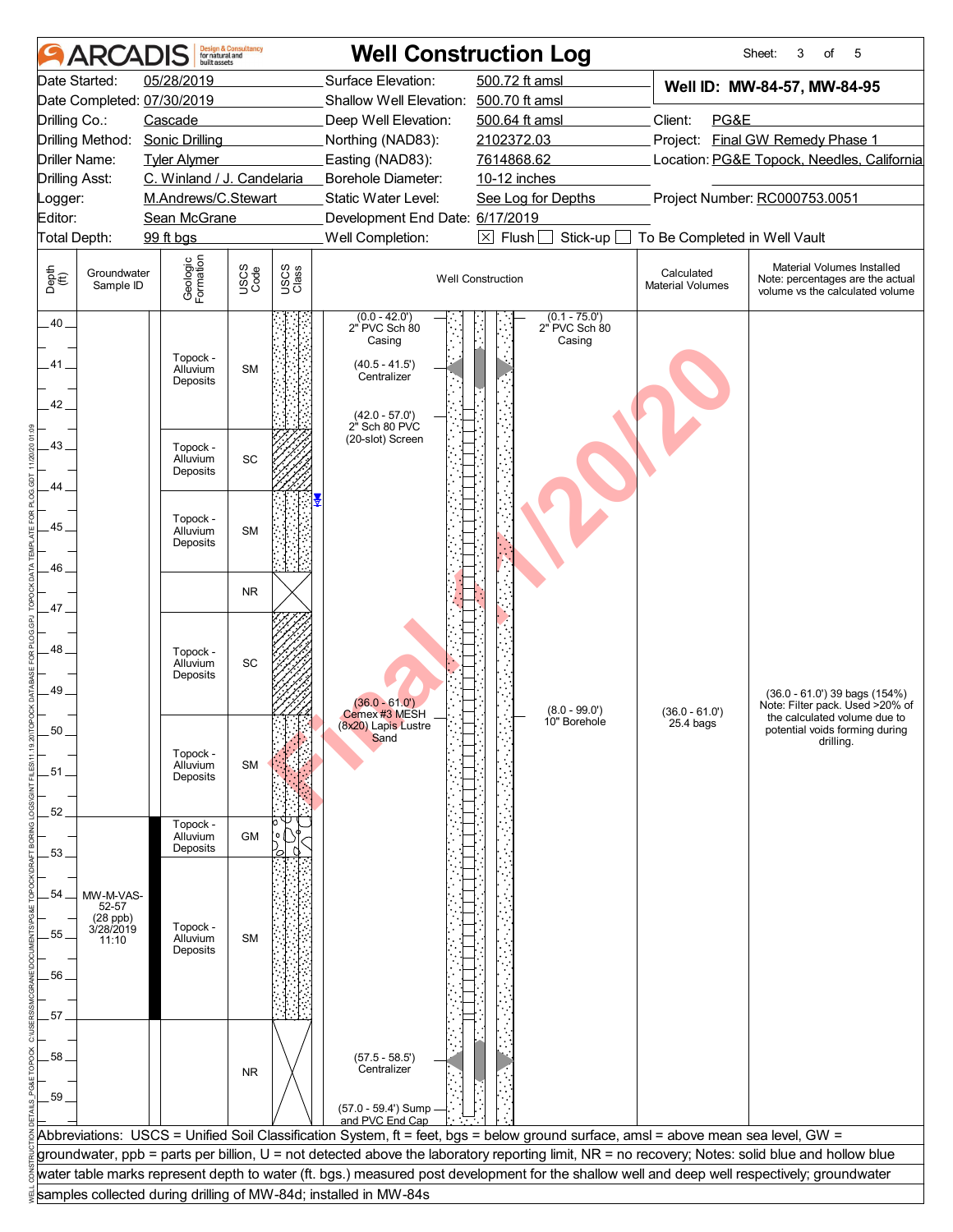|               | <b>ARCAI</b>             | built assets               | <b>Design &amp; Consultancy</b><br>for natural and |               |                                                                  | <b>Well Construction Log</b>                                                                                                                     |                                       | Sheet:<br>of<br>5<br>4                                                                            |  |
|---------------|--------------------------|----------------------------|----------------------------------------------------|---------------|------------------------------------------------------------------|--------------------------------------------------------------------------------------------------------------------------------------------------|---------------------------------------|---------------------------------------------------------------------------------------------------|--|
|               | Date Started:            | 05/28/2019                 |                                                    |               | Surface Elevation:                                               | 500.72 ft amsl                                                                                                                                   |                                       | Well ID: MW-84-57, MW-84-95                                                                       |  |
|               |                          | Date Completed: 07/30/2019 |                                                    |               | Shallow Well Elevation: 500.70 ft amsl                           |                                                                                                                                                  |                                       |                                                                                                   |  |
| Drilling Co.: |                          | Cascade                    |                                                    |               | Deep Well Elevation:                                             | 500.64 ft amsl                                                                                                                                   | Client:<br>PG&E                       |                                                                                                   |  |
|               | Drilling Method:         | <b>Sonic Drilling</b>      |                                                    |               | Northing (NAD83):                                                | 2102372.03                                                                                                                                       |                                       | Project: Final GW Remedy Phase 1                                                                  |  |
|               | Driller Name:            | <b>Tyler Alymer</b>        |                                                    |               | Easting (NAD83):                                                 | 7614868.62                                                                                                                                       |                                       | Location: PG&E Topock, Needles, California                                                        |  |
|               | <b>Drilling Asst:</b>    | C. Winland / J. Candelaria |                                                    |               | <b>Borehole Diameter:</b>                                        | 10-12 inches                                                                                                                                     |                                       |                                                                                                   |  |
| Logger:       |                          | M.Andrews/C.Stewart        |                                                    |               | Static Water Level:                                              | See Log for Depths                                                                                                                               |                                       | Project Number: RC000753.0051                                                                     |  |
| Editor:       |                          | Sean McGrane               |                                                    |               | Development End Date: 6/17/2019                                  |                                                                                                                                                  |                                       |                                                                                                   |  |
|               | Total Depth:             | 99 ft bgs                  |                                                    |               | Well Completion:                                                 | $\boxtimes$ Flush [<br>Stick-up                                                                                                                  | To Be Completed in Well Vault         |                                                                                                   |  |
|               |                          |                            |                                                    |               |                                                                  |                                                                                                                                                  |                                       |                                                                                                   |  |
| Depth<br>(ff) | Groundwater<br>Sample ID | Geologic<br>Formation      | USCS<br>Code                                       | USCS<br>Class |                                                                  | <b>Well Construction</b>                                                                                                                         | Calculated<br><b>Material Volumes</b> | Material Volumes Installed<br>Note: percentages are the actual<br>volume vs the calculated volume |  |
| $.60 -$       |                          |                            |                                                    |               | $(36.0 - 61.0)$<br>Cemex #3 MESH<br>(8x20) Lapis Lustre          | $(0.1 - 75.0')$<br>2" PVC Sch 80<br>Casing                                                                                                       | $(36.0 - 61.0')$<br>$25.4$ bags       |                                                                                                   |  |
| .61 .         |                          |                            |                                                    |               | Sand                                                             |                                                                                                                                                  |                                       |                                                                                                   |  |
| 62.           |                          |                            |                                                    |               |                                                                  |                                                                                                                                                  |                                       |                                                                                                   |  |
| 63.           |                          |                            | <b>NR</b>                                          |               |                                                                  |                                                                                                                                                  |                                       |                                                                                                   |  |
| 64            |                          |                            |                                                    |               |                                                                  |                                                                                                                                                  |                                       |                                                                                                   |  |
| 65.           |                          |                            |                                                    |               |                                                                  |                                                                                                                                                  |                                       |                                                                                                   |  |
|               |                          |                            |                                                    |               | $(61.0 - 70.0')$<br>Bentonite seal                               |                                                                                                                                                  | $(61.0 - 70.0')$                      | (61.0 - 70.0') 8 buckets (101%)                                                                   |  |
| 66            |                          |                            |                                                    |               | pellets Pel-Plug                                                 |                                                                                                                                                  | 7.9 buckets                           | Note: Intermediate seal                                                                           |  |
|               |                          |                            |                                                    |               | (TR30) 3/8"                                                      |                                                                                                                                                  |                                       |                                                                                                   |  |
| .67 .         |                          |                            |                                                    |               |                                                                  |                                                                                                                                                  |                                       |                                                                                                   |  |
|               |                          | Topock -                   |                                                    |               |                                                                  |                                                                                                                                                  |                                       |                                                                                                   |  |
|               |                          | Alluvium<br>Deposits       | <b>GM</b>                                          |               |                                                                  |                                                                                                                                                  |                                       |                                                                                                   |  |
| 68.           |                          |                            |                                                    |               |                                                                  |                                                                                                                                                  |                                       |                                                                                                   |  |
|               |                          |                            |                                                    |               |                                                                  |                                                                                                                                                  |                                       |                                                                                                   |  |
| 69            |                          |                            |                                                    |               |                                                                  |                                                                                                                                                  |                                       |                                                                                                   |  |
|               |                          | Topock -                   |                                                    |               |                                                                  | $(8.0 - 99.0')$<br>10" Borehole                                                                                                                  |                                       |                                                                                                   |  |
|               |                          | Alluvium<br>Deposits       | SM                                                 |               | (69.5 - 70.5 )<br>Centralizer                                    |                                                                                                                                                  |                                       |                                                                                                   |  |
|               |                          |                            |                                                    |               |                                                                  |                                                                                                                                                  |                                       |                                                                                                   |  |
| .71           |                          |                            |                                                    |               |                                                                  |                                                                                                                                                  |                                       |                                                                                                   |  |
|               |                          |                            |                                                    |               |                                                                  |                                                                                                                                                  |                                       |                                                                                                   |  |
| 72            |                          |                            |                                                    |               |                                                                  |                                                                                                                                                  |                                       |                                                                                                   |  |
|               |                          |                            |                                                    |               |                                                                  |                                                                                                                                                  |                                       |                                                                                                   |  |
| 73.           |                          |                            |                                                    |               |                                                                  |                                                                                                                                                  |                                       |                                                                                                   |  |
|               |                          |                            |                                                    |               |                                                                  |                                                                                                                                                  |                                       |                                                                                                   |  |
| 74            | MW-M-VAS-<br>72-77       | Topock -<br>Alluvium       | GM                                                 |               |                                                                  |                                                                                                                                                  |                                       |                                                                                                   |  |
|               | $(0.033 \text{ U}$       | Deposits                   |                                                    |               | (70.0 - 99.0')<br>Cemex #3 MESH                                  |                                                                                                                                                  |                                       |                                                                                                   |  |
| 75.           | ppb)<br>3/29/2019        |                            |                                                    |               | (8x20) Lapis Lustre                                              |                                                                                                                                                  | $(70.0 - 99.0')$<br>32 bags           | (70.0 - 99.0') 31 bags (97%)<br>Note: Filter pack                                                 |  |
|               | 14:01                    |                            |                                                    |               | Sand                                                             | $(75.0 - 95.0')$<br>2" Sch 80 PVC                                                                                                                |                                       |                                                                                                   |  |
| .76.          |                          |                            |                                                    |               |                                                                  | (20-slot) Screen                                                                                                                                 |                                       |                                                                                                   |  |
|               |                          |                            |                                                    |               |                                                                  |                                                                                                                                                  |                                       |                                                                                                   |  |
| 77            |                          |                            |                                                    |               |                                                                  |                                                                                                                                                  |                                       |                                                                                                   |  |
|               |                          |                            |                                                    |               |                                                                  |                                                                                                                                                  |                                       |                                                                                                   |  |
|               |                          | Topock -<br>Alluvium       | <b>GM</b>                                          |               |                                                                  |                                                                                                                                                  |                                       |                                                                                                   |  |
| 78.           |                          | Deposits                   |                                                    |               |                                                                  |                                                                                                                                                  |                                       |                                                                                                   |  |
|               |                          |                            |                                                    |               |                                                                  |                                                                                                                                                  |                                       |                                                                                                   |  |
| $-79$         |                          |                            |                                                    |               |                                                                  |                                                                                                                                                  |                                       |                                                                                                   |  |
|               |                          |                            |                                                    |               |                                                                  |                                                                                                                                                  |                                       |                                                                                                   |  |
|               |                          |                            |                                                    |               |                                                                  | Abbreviations: USCS = Unified Soil Classification System, ft = feet, bgs = below ground surface, amsl = above mean sea level, GW =               |                                       |                                                                                                   |  |
|               |                          |                            |                                                    |               |                                                                  | groundwater, ppb = parts per billion, U = not detected above the laboratory reporting limit, NR = no recovery; Notes: solid blue and hollow blue |                                       |                                                                                                   |  |
|               |                          |                            |                                                    |               |                                                                  | water table marks represent depth to water (ft. bgs.) measured post development for the shallow well and deep well respectively; groundwater     |                                       |                                                                                                   |  |
|               |                          |                            |                                                    |               | samples collected during drilling of MW-84d; installed in MW-84s |                                                                                                                                                  |                                       |                                                                                                   |  |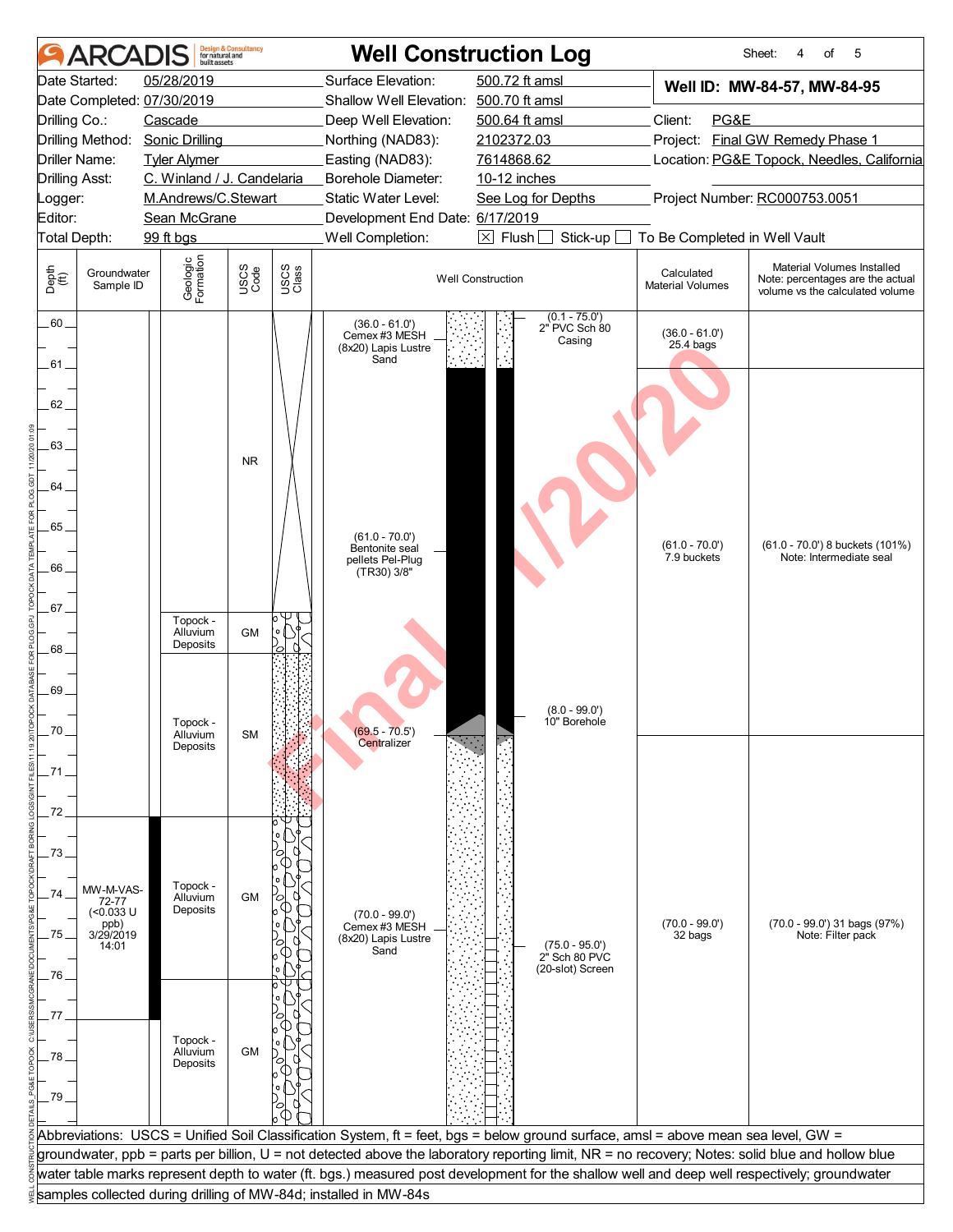|                       | <b>ARCAI</b>             | huilt assets               | <b>Design &amp; Consultancy</b><br>for natural and |               |                                                                  | <b>Well Construction Log</b>                                                                                                                                                                                                                                                           |                                       | 5<br>Sheet:<br>5<br>of                                                                            |
|-----------------------|--------------------------|----------------------------|----------------------------------------------------|---------------|------------------------------------------------------------------|----------------------------------------------------------------------------------------------------------------------------------------------------------------------------------------------------------------------------------------------------------------------------------------|---------------------------------------|---------------------------------------------------------------------------------------------------|
|                       | Date Started:            | 05/28/2019                 |                                                    |               | Surface Elevation:                                               | 500.72 ft amsl                                                                                                                                                                                                                                                                         |                                       | Well ID: MW-84-57, MW-84-95                                                                       |
|                       |                          | Date Completed: 07/30/2019 |                                                    |               | Shallow Well Elevation:                                          | 500.70 ft amsl                                                                                                                                                                                                                                                                         |                                       |                                                                                                   |
| Drilling Co.:         |                          | Cascade                    |                                                    |               | Deep Well Elevation:                                             | 500.64 ft amsl                                                                                                                                                                                                                                                                         | Client:<br>PG&E                       |                                                                                                   |
|                       | Drilling Method:         | <b>Sonic Drilling</b>      |                                                    |               | Northing (NAD83):                                                | 2102372.03                                                                                                                                                                                                                                                                             |                                       | Project: Final GW Remedy Phase 1                                                                  |
| Driller Name:         |                          | <b>Tyler Alymer</b>        |                                                    |               | Easting (NAD83):                                                 | 7614868.62                                                                                                                                                                                                                                                                             |                                       | Location: PG&E Topock, Needles, California                                                        |
| <b>Drilling Asst:</b> |                          | C. Winland / J. Candelaria |                                                    |               | Borehole Diameter:                                               | 10-12 inches                                                                                                                                                                                                                                                                           |                                       |                                                                                                   |
| Logger:               |                          | M.Andrews/C.Stewart        |                                                    |               | Static Water Level:                                              | See Log for Depths                                                                                                                                                                                                                                                                     |                                       | Project Number: RC000753.0051                                                                     |
| Editor:               |                          | Sean McGrane               |                                                    |               | Development End Date: 6/17/2019                                  |                                                                                                                                                                                                                                                                                        |                                       |                                                                                                   |
| Total Depth:          |                          | 99 ft bgs                  |                                                    |               | Well Completion:                                                 | $\boxtimes$ Flush [<br>Stick-up                                                                                                                                                                                                                                                        | To Be Completed in Well Vault         |                                                                                                   |
| Depth<br>(ff)         | Groundwater<br>Sample ID | Geologic<br>Formation      | USCS<br>Code                                       | USCS<br>Class |                                                                  | <b>Well Construction</b>                                                                                                                                                                                                                                                               | Calculated<br><b>Material Volumes</b> | Material Volumes Installed<br>Note: percentages are the actual<br>volume vs the calculated volume |
| $.80 -$               |                          |                            |                                                    |               |                                                                  | $(75.0 - 95.0')$<br>2" Sch 80 PVC                                                                                                                                                                                                                                                      |                                       |                                                                                                   |
|                       |                          |                            |                                                    |               |                                                                  | (20-slot) Screen                                                                                                                                                                                                                                                                       |                                       |                                                                                                   |
| 81                    |                          |                            |                                                    |               |                                                                  |                                                                                                                                                                                                                                                                                        |                                       |                                                                                                   |
|                       |                          | Topock -<br>Alluvium       | <b>GM</b>                                          |               |                                                                  |                                                                                                                                                                                                                                                                                        |                                       |                                                                                                   |
| 82.                   |                          | Deposits                   |                                                    | 0             |                                                                  |                                                                                                                                                                                                                                                                                        |                                       |                                                                                                   |
|                       |                          |                            |                                                    |               |                                                                  |                                                                                                                                                                                                                                                                                        |                                       |                                                                                                   |
| 83.                   |                          |                            |                                                    |               |                                                                  |                                                                                                                                                                                                                                                                                        |                                       |                                                                                                   |
|                       |                          |                            |                                                    |               |                                                                  |                                                                                                                                                                                                                                                                                        |                                       |                                                                                                   |
| 84.                   |                          | Topock -                   |                                                    |               |                                                                  |                                                                                                                                                                                                                                                                                        |                                       |                                                                                                   |
|                       |                          | Alluvium                   | <b>ML</b>                                          |               |                                                                  |                                                                                                                                                                                                                                                                                        |                                       |                                                                                                   |
| 85.                   |                          | Deposits                   |                                                    |               |                                                                  |                                                                                                                                                                                                                                                                                        |                                       |                                                                                                   |
|                       |                          |                            |                                                    |               |                                                                  |                                                                                                                                                                                                                                                                                        |                                       |                                                                                                   |
| 86                    |                          |                            |                                                    |               |                                                                  |                                                                                                                                                                                                                                                                                        |                                       |                                                                                                   |
|                       |                          |                            |                                                    |               |                                                                  |                                                                                                                                                                                                                                                                                        |                                       |                                                                                                   |
|                       |                          | Topock -<br>Alluvium       | <b>SM</b>                                          |               |                                                                  |                                                                                                                                                                                                                                                                                        |                                       |                                                                                                   |
| $87 -$                |                          | Deposits                   |                                                    |               |                                                                  |                                                                                                                                                                                                                                                                                        |                                       |                                                                                                   |
|                       |                          |                            |                                                    |               |                                                                  |                                                                                                                                                                                                                                                                                        |                                       |                                                                                                   |
| 88.                   |                          |                            |                                                    |               |                                                                  |                                                                                                                                                                                                                                                                                        |                                       |                                                                                                   |
|                       |                          |                            |                                                    |               |                                                                  |                                                                                                                                                                                                                                                                                        |                                       |                                                                                                   |
| 89                    |                          | Topock -                   |                                                    |               | $(70.0 - 99.0')$<br>Cemex #3 MESH                                | $(8.0 - 99.0')$                                                                                                                                                                                                                                                                        | $(70.0 - 99.0')$                      | (70.0 - 99.0') 31 bags (97%)                                                                      |
|                       |                          | Alluvium                   | SC                                                 |               | (8x20) Lapis Lustre                                              | 10" Borehole                                                                                                                                                                                                                                                                           | 32 bags                               | Note: Filter pack                                                                                 |
| 9U                    |                          | Deposits                   |                                                    |               | Sand                                                             |                                                                                                                                                                                                                                                                                        |                                       |                                                                                                   |
|                       |                          |                            |                                                    |               |                                                                  |                                                                                                                                                                                                                                                                                        |                                       |                                                                                                   |
| 91                    |                          |                            |                                                    |               |                                                                  |                                                                                                                                                                                                                                                                                        |                                       |                                                                                                   |
|                       |                          |                            |                                                    |               |                                                                  |                                                                                                                                                                                                                                                                                        |                                       |                                                                                                   |
| 92                    |                          |                            |                                                    |               |                                                                  |                                                                                                                                                                                                                                                                                        |                                       |                                                                                                   |
|                       |                          |                            |                                                    |               |                                                                  |                                                                                                                                                                                                                                                                                        |                                       |                                                                                                   |
| 93                    |                          |                            |                                                    |               |                                                                  |                                                                                                                                                                                                                                                                                        |                                       |                                                                                                   |
|                       |                          | Topock -                   |                                                    |               |                                                                  |                                                                                                                                                                                                                                                                                        |                                       |                                                                                                   |
| 94                    |                          | Alluvium<br>Deposits       | SW-SM                                              |               |                                                                  |                                                                                                                                                                                                                                                                                        |                                       |                                                                                                   |
|                       |                          |                            |                                                    |               |                                                                  |                                                                                                                                                                                                                                                                                        |                                       |                                                                                                   |
| 95.                   |                          |                            |                                                    |               |                                                                  |                                                                                                                                                                                                                                                                                        |                                       |                                                                                                   |
|                       |                          |                            |                                                    |               |                                                                  |                                                                                                                                                                                                                                                                                        |                                       |                                                                                                   |
| 96                    |                          |                            |                                                    |               | $(95.5 - 96.5')$                                                 |                                                                                                                                                                                                                                                                                        |                                       |                                                                                                   |
|                       |                          |                            |                                                    |               | Centralizer                                                      |                                                                                                                                                                                                                                                                                        |                                       |                                                                                                   |
| .97                   |                          |                            |                                                    |               |                                                                  |                                                                                                                                                                                                                                                                                        |                                       |                                                                                                   |
|                       |                          |                            |                                                    |               |                                                                  | (95.0 - 97.4') Sump                                                                                                                                                                                                                                                                    |                                       |                                                                                                   |
| 98                    |                          |                            |                                                    |               |                                                                  | and PVC End Cap                                                                                                                                                                                                                                                                        |                                       |                                                                                                   |
|                       |                          |                            | <b>NR</b>                                          |               |                                                                  |                                                                                                                                                                                                                                                                                        |                                       |                                                                                                   |
|                       |                          |                            |                                                    |               |                                                                  |                                                                                                                                                                                                                                                                                        |                                       |                                                                                                   |
| 99                    |                          |                            |                                                    |               | End of Boring at                                                 |                                                                                                                                                                                                                                                                                        |                                       |                                                                                                   |
|                       |                          |                            |                                                    |               | 99.0 ft bas.                                                     |                                                                                                                                                                                                                                                                                        |                                       |                                                                                                   |
|                       |                          |                            |                                                    |               |                                                                  | Abbreviations: USCS = Unified Soil Classification System, ft = feet, bgs = below ground surface, amsl = above mean sea level, GW =<br>groundwater, ppb = parts per billion, U = not detected above the laboratory reporting limit, NR = no recovery; Notes: solid blue and hollow blue |                                       |                                                                                                   |
|                       |                          |                            |                                                    |               |                                                                  | water table marks represent depth to water (ft. bgs.) measured post development for the shallow well and deep well respectively; groundwater                                                                                                                                           |                                       |                                                                                                   |
|                       |                          |                            |                                                    |               | samples collected during drilling of MW-84d; installed in MW-84s |                                                                                                                                                                                                                                                                                        |                                       |                                                                                                   |
|                       |                          |                            |                                                    |               |                                                                  |                                                                                                                                                                                                                                                                                        |                                       |                                                                                                   |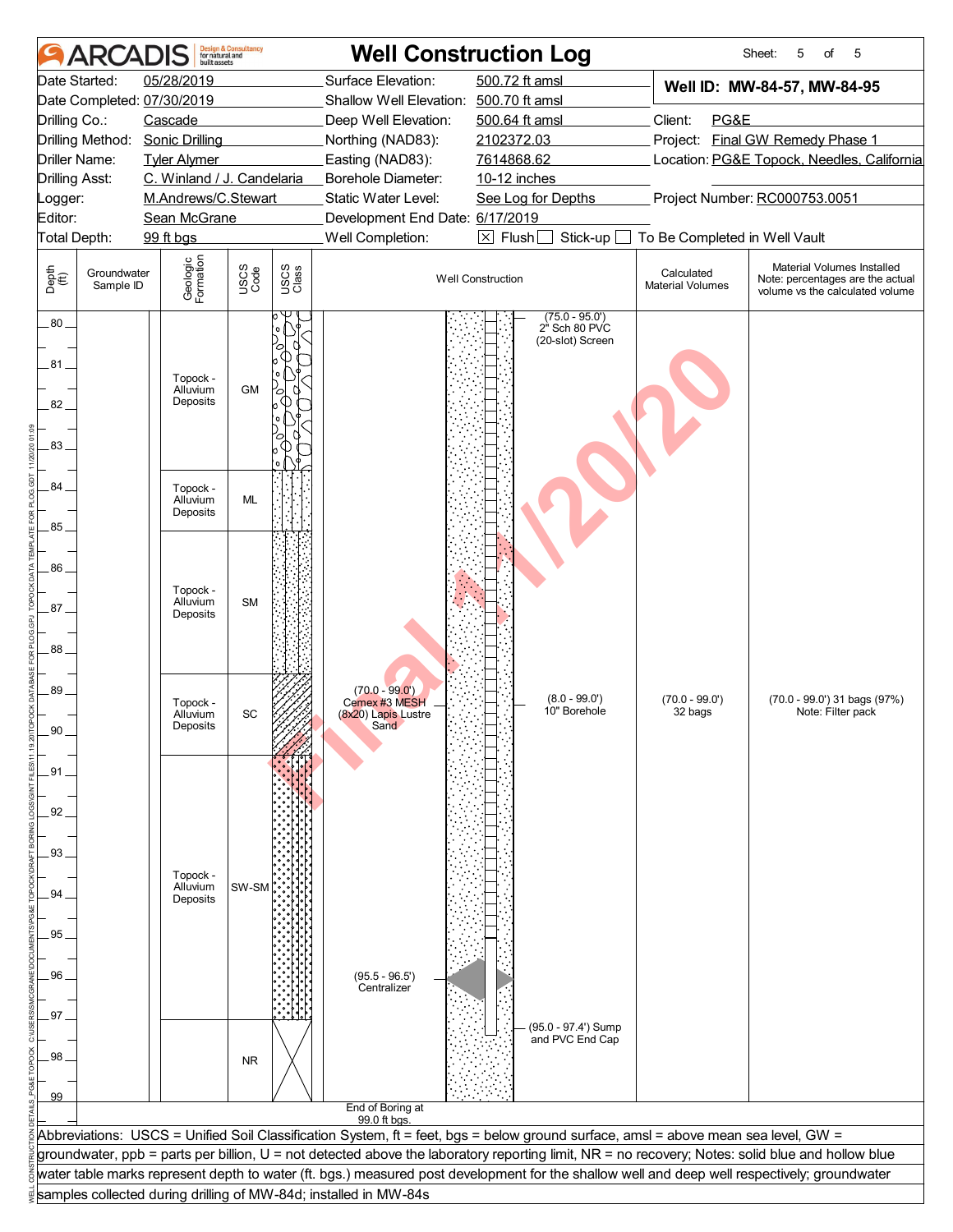|                                                                                                                                                     | <b>ARCADIS</b>                                                            | <b>Design &amp; Consultancy</b><br>for natural and<br><b>built</b> assets |                       |                        | <b>Boring Log</b>  |                                                                      |                                                                                                                                                                                                           |                 | Sheet:<br>of<br>1                                                                                                                     | 5                                                                                                                                                                                         |  |
|-----------------------------------------------------------------------------------------------------------------------------------------------------|---------------------------------------------------------------------------|---------------------------------------------------------------------------|-----------------------|------------------------|--------------------|----------------------------------------------------------------------|-----------------------------------------------------------------------------------------------------------------------------------------------------------------------------------------------------------|-----------------|---------------------------------------------------------------------------------------------------------------------------------------|-------------------------------------------------------------------------------------------------------------------------------------------------------------------------------------------|--|
| Date Started:                                                                                                                                       | 05/13/2019                                                                |                                                                           |                       |                        | Surface Elevation: | 500.72 ft amsl                                                       |                                                                                                                                                                                                           |                 | Boring No.: MW-84s                                                                                                                    |                                                                                                                                                                                           |  |
| Date Completed:                                                                                                                                     | 05/28/2019                                                                |                                                                           |                       |                        | Northing (NAD83):  | 2102372.03                                                           |                                                                                                                                                                                                           |                 |                                                                                                                                       |                                                                                                                                                                                           |  |
| Drilling Co.:                                                                                                                                       | Cascade                                                                   |                                                                           |                       |                        | Easting (NAD83):   | 7614868.62                                                           |                                                                                                                                                                                                           | Client:<br>PG&E |                                                                                                                                       |                                                                                                                                                                                           |  |
| Drilling Method:                                                                                                                                    | <b>Sonic Drilling</b>                                                     |                                                                           |                       | Total Depth:           |                    | 99 ft bgs                                                            |                                                                                                                                                                                                           | Project:        | Final GW Remedy Phase 1                                                                                                               |                                                                                                                                                                                           |  |
| Drill Rig Type:                                                                                                                                     |                                                                           | <b>Boart Longyear Track</b>                                               |                       |                        | Borehole Diameter: | 10-12 inches                                                         |                                                                                                                                                                                                           |                 | Location: PG&E Topock, Needles,                                                                                                       |                                                                                                                                                                                           |  |
| <b>Driller Name:</b>                                                                                                                                | <b>Tyler Alymer</b>                                                       |                                                                           |                       |                        |                    | Depth to First Water: 46.4 ft bgs                                    |                                                                                                                                                                                                           |                 | California                                                                                                                            |                                                                                                                                                                                           |  |
| <b>Drilling Asst:</b>                                                                                                                               |                                                                           | C. Winland / J. Candelaria                                                |                       |                        | Sampling Method:   |                                                                      | 8 inch x 10 ft. Core Barrel Project Number: RC000753.0051                                                                                                                                                 |                 |                                                                                                                                       |                                                                                                                                                                                           |  |
| Logger:                                                                                                                                             |                                                                           | <b>Michael Andrews</b>                                                    |                       |                        | Sampling Interval: | Screen Interval                                                      |                                                                                                                                                                                                           |                 |                                                                                                                                       |                                                                                                                                                                                           |  |
| Editor:                                                                                                                                             |                                                                           | Sean McGrane                                                              |                       |                        | Converted to Well: | $\boxtimes$ Yes                                                      | $\blacksquare$<br>No                                                                                                                                                                                      |                 |                                                                                                                                       |                                                                                                                                                                                           |  |
| Recovery<br>(in)<br>Depth<br>(ft)                                                                                                                   | Sieve<br>Sample ID                                                        | Groundwater<br>Sample ID                                                  | Geologic<br>Formation | USCS<br>Code           | USCS<br>Class      |                                                                      | Soil Description                                                                                                                                                                                          |                 | <b>Drilling Notes</b>                                                                                                                 | <b>Drilling Fluid</b>                                                                                                                                                                     |  |
| $.1-$<br>$\overline{2}$<br>3<br>5<br>6<br>7 <sup>1</sup><br>8<br>9<br>ـ10.<br>_11.<br>.12.<br>-13.<br>.14<br>.15.<br>-16.<br>.17.<br>_18_<br>$-19.$ | No Sieve<br>Samples<br>Collected                                          |                                                                           |                       | <b>NR</b><br><b>NR</b> |                    | drilling, not logged, no recovery<br>boring log MW-84d for lithology | (0.0 - 3.0') No recovery (NR); Hand cleared for utility clearance,<br>could not hand clear past 3 ft. bgs recieved approval to start<br>(3.0 - 37.0') No recovery (NR); core not collected or logged, see |                 | $(6.0 - 13.0)$<br>Rough drilling<br>$(18.0 - 19.0')$<br>Drill rods<br>chattering<br>$(19.0 - 20.0')$<br>Rough drilling,<br>drill rods | $(0.0 - 6.0')$<br>No water used<br>$(6.0 - 7.0')$<br>5 gallons of<br>water used; 5<br>gallons of<br>water<br>recovered; 0<br>gallons of<br>water lost<br>$(7.0 - 99.0')$<br>No water used |  |
|                                                                                                                                                     |                                                                           |                                                                           |                       |                        |                    |                                                                      | Abbreviations: USCS = Unified Soil Classification System, ft = feet, bgs = below ground surface, amsl = above mean sea level, GW =                                                                        |                 |                                                                                                                                       |                                                                                                                                                                                           |  |
|                                                                                                                                                     |                                                                           |                                                                           |                       |                        |                    |                                                                      | groundwater, ppb = parts per billion, U = not detected above the laboratory reporting limit, NR = no recovery; Notes: depth to water and                                                                  |                 |                                                                                                                                       |                                                                                                                                                                                           |  |
|                                                                                                                                                     |                                                                           |                                                                           |                       |                        |                    |                                                                      | groundwater samples collected during during drilling of the MW-84d; apparent partial recoveries can be the result of potential compaction of                                                              |                 |                                                                                                                                       |                                                                                                                                                                                           |  |
|                                                                                                                                                     |                                                                           |                                                                           |                       |                        |                    |                                                                      |                                                                                                                                                                                                           |                 |                                                                                                                                       |                                                                                                                                                                                           |  |
|                                                                                                                                                     | sediments in the core bag; wells MW-84-57, MW-84-95 installed in borehole |                                                                           |                       |                        |                    |                                                                      |                                                                                                                                                                                                           |                 |                                                                                                                                       |                                                                                                                                                                                           |  |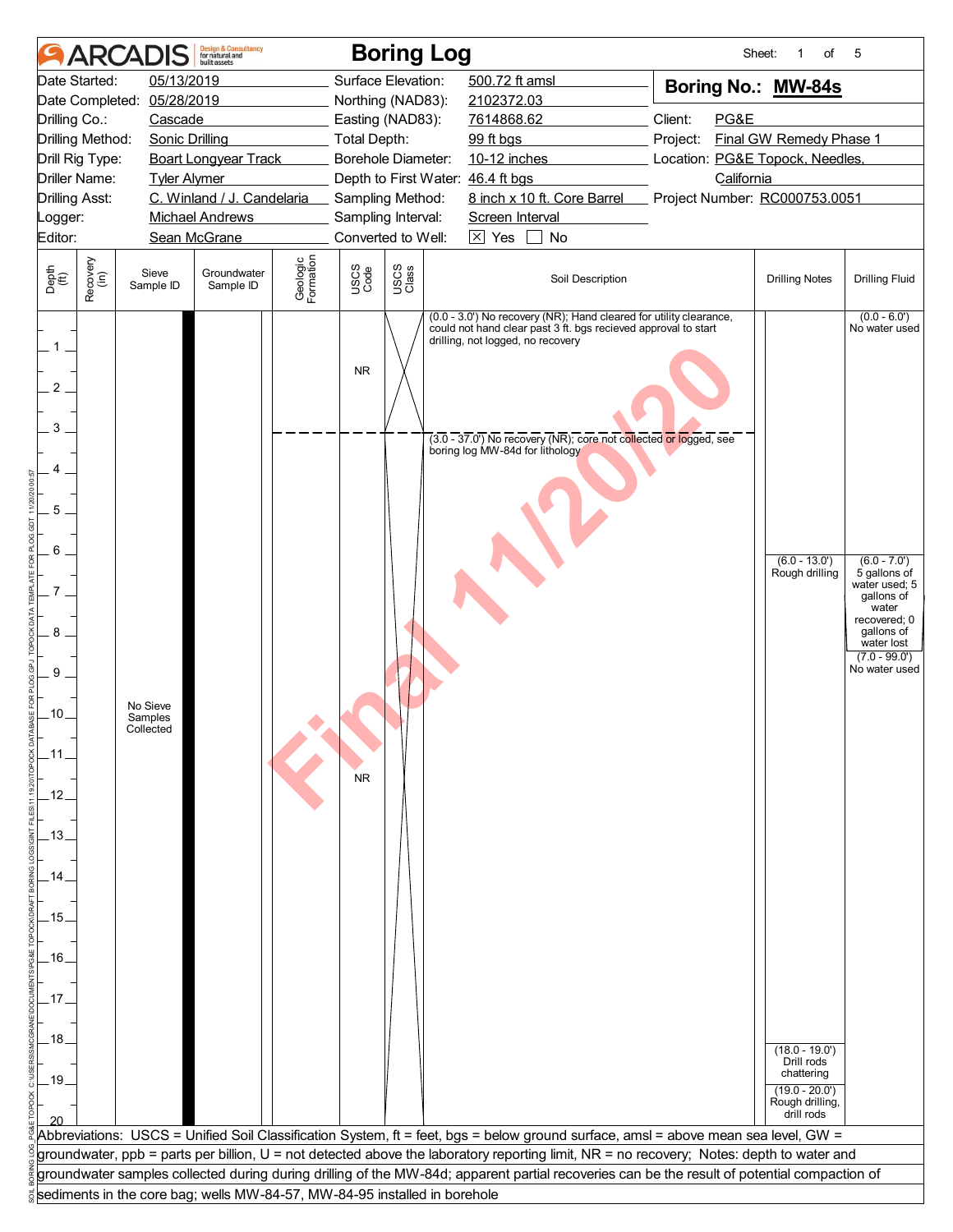|                                                                                     |                                         | <b>ARCADIS</b>                   | <b>Design &amp; Consultancy</b><br>for natural and<br>huilt assets        |                                  |                     | <b>Boring Log</b>                                     |                 |                                                                                                                                                                                                            | Sheet:                                                                                                                                       | 2<br>$\circ$ f                                                                                                                   | 5                     |
|-------------------------------------------------------------------------------------|-----------------------------------------|----------------------------------|---------------------------------------------------------------------------|----------------------------------|---------------------|-------------------------------------------------------|-----------------|------------------------------------------------------------------------------------------------------------------------------------------------------------------------------------------------------------|----------------------------------------------------------------------------------------------------------------------------------------------|----------------------------------------------------------------------------------------------------------------------------------|-----------------------|
|                                                                                     | Date Started:                           | 05/13/2019                       |                                                                           |                                  |                     | Surface Elevation:                                    | 500.72 ft amsl  |                                                                                                                                                                                                            | Boring No.: MW-84s                                                                                                                           |                                                                                                                                  |                       |
|                                                                                     | Date Completed:                         | 05/28/2019                       |                                                                           |                                  |                     | Northing (NAD83):                                     | 2102372.03      |                                                                                                                                                                                                            |                                                                                                                                              |                                                                                                                                  |                       |
| Drilling Co.:                                                                       |                                         | Cascade                          |                                                                           |                                  |                     | Easting (NAD83):                                      | 7614868.62      |                                                                                                                                                                                                            | Client:<br>PG&E                                                                                                                              |                                                                                                                                  |                       |
|                                                                                     | Drilling Method:                        | <b>Sonic Drilling</b>            |                                                                           |                                  | <b>Total Depth:</b> |                                                       | 99 ft bgs       |                                                                                                                                                                                                            | Project:                                                                                                                                     | Final GW Remedy Phase 1                                                                                                          |                       |
|                                                                                     | Drill Rig Type:<br><b>Driller Name:</b> |                                  | <b>Boart Longyear Track</b>                                               |                                  |                     | Borehole Diameter:                                    | 10-12 inches    |                                                                                                                                                                                                            | Location: PG&E Topock, Needles,<br>California                                                                                                |                                                                                                                                  |                       |
| <b>Drilling Asst:</b>                                                               |                                         | <b>Tyler Alymer</b>              | C. Winland / J. Candelaria                                                |                                  |                     | Depth to First Water: 46.4 ft bgs<br>Sampling Method: |                 | 8 inch x 10 ft. Core Barrel                                                                                                                                                                                | Project Number: RC000753.0051                                                                                                                |                                                                                                                                  |                       |
| Logger:                                                                             |                                         |                                  | <b>Michael Andrews</b>                                                    |                                  |                     | Sampling Interval:                                    | Screen Interval |                                                                                                                                                                                                            |                                                                                                                                              |                                                                                                                                  |                       |
| Editor:                                                                             |                                         |                                  | Sean McGrane                                                              |                                  |                     | Converted to Well:                                    | $\boxtimes$ Yes | No                                                                                                                                                                                                         |                                                                                                                                              |                                                                                                                                  |                       |
|                                                                                     |                                         |                                  |                                                                           |                                  |                     |                                                       |                 |                                                                                                                                                                                                            |                                                                                                                                              |                                                                                                                                  |                       |
| Depth<br>(ft)                                                                       | Recovery<br>(in)                        | Sieve<br>Sample ID               | Groundwater<br>Sample ID                                                  | Geologic<br>Formation            | USCS<br>Code        | USCS<br>Class                                         |                 | Soil Description                                                                                                                                                                                           |                                                                                                                                              | <b>Drilling Notes</b>                                                                                                            | <b>Drilling Fluid</b> |
| $21 -$<br>22.<br>23.<br>24.<br>.25.<br>$26 -$<br>$27 -$<br>28.<br>.29.<br>.30<br>31 |                                         | No Sieve<br>Samples<br>Collected |                                                                           |                                  | <b>NR</b>           |                                                       |                 |                                                                                                                                                                                                            |                                                                                                                                              | chattering.<br>$(20.0 - 26.0')$<br>Casing getting<br>stuck, voids<br>forming, rough<br>drilling and<br>drill rods<br>chattering. |                       |
| 32.                                                                                 |                                         |                                  |                                                                           |                                  |                     |                                                       |                 |                                                                                                                                                                                                            |                                                                                                                                              |                                                                                                                                  |                       |
| 33.                                                                                 |                                         |                                  |                                                                           |                                  |                     |                                                       |                 |                                                                                                                                                                                                            |                                                                                                                                              | $(33.0 - 38.0')$<br>Drill rods                                                                                                   |                       |
| 34.                                                                                 |                                         |                                  |                                                                           |                                  |                     |                                                       |                 |                                                                                                                                                                                                            |                                                                                                                                              | chattering                                                                                                                       |                       |
|                                                                                     |                                         |                                  |                                                                           |                                  |                     |                                                       |                 |                                                                                                                                                                                                            |                                                                                                                                              |                                                                                                                                  |                       |
| 35.                                                                                 |                                         |                                  |                                                                           |                                  |                     |                                                       |                 |                                                                                                                                                                                                            |                                                                                                                                              |                                                                                                                                  |                       |
|                                                                                     |                                         |                                  |                                                                           |                                  |                     |                                                       |                 |                                                                                                                                                                                                            |                                                                                                                                              |                                                                                                                                  |                       |
| .36.                                                                                |                                         |                                  |                                                                           |                                  |                     |                                                       |                 |                                                                                                                                                                                                            |                                                                                                                                              |                                                                                                                                  |                       |
|                                                                                     |                                         |                                  |                                                                           |                                  |                     |                                                       |                 |                                                                                                                                                                                                            |                                                                                                                                              |                                                                                                                                  |                       |
| 37.<br>.38.                                                                         |                                         |                                  |                                                                           |                                  |                     |                                                       |                 | (37.0 - 42.5') Topock - Alluvium Deposits; Silty sand with gravel<br>(SM); (7.5R 4/3); very fine grained to very coarse grained, angular<br>to subangular; some granules to very large pebbles, angular to |                                                                                                                                              |                                                                                                                                  |                       |
| 39                                                                                  | 108                                     |                                  |                                                                           | Topock -<br>Alluvium<br>Deposits | <b>SM</b>           |                                                       |                 | subangular; little silt; trace clay; dry to moist                                                                                                                                                          |                                                                                                                                              |                                                                                                                                  |                       |
|                                                                                     |                                         |                                  |                                                                           |                                  |                     |                                                       |                 |                                                                                                                                                                                                            | Abbreviations: USCS = Unified Soil Classification System, ft = feet, bgs = below ground surface, amsl = above mean sea level, GW =           |                                                                                                                                  |                       |
|                                                                                     |                                         |                                  |                                                                           |                                  |                     |                                                       |                 |                                                                                                                                                                                                            | groundwater, ppb = parts per billion, U = not detected above the laboratory reporting limit, NR = no recovery; Notes: depth to water and     |                                                                                                                                  |                       |
|                                                                                     |                                         |                                  |                                                                           |                                  |                     |                                                       |                 |                                                                                                                                                                                                            | groundwater samples collected during during drilling of the MW-84d; apparent partial recoveries can be the result of potential compaction of |                                                                                                                                  |                       |
|                                                                                     |                                         |                                  | sediments in the core bag; wells MW-84-57, MW-84-95 installed in borehole |                                  |                     |                                                       |                 |                                                                                                                                                                                                            |                                                                                                                                              |                                                                                                                                  |                       |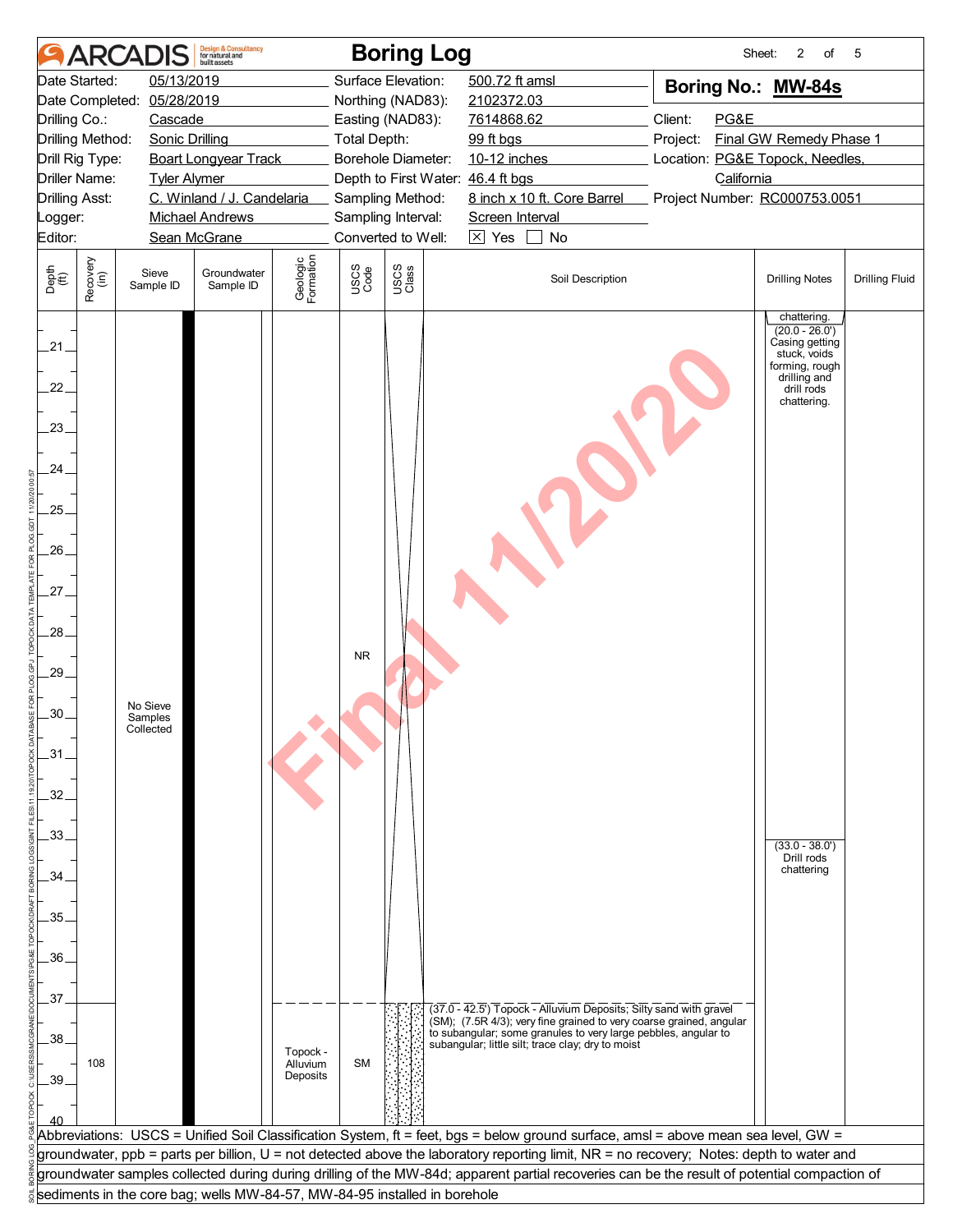| 05/13/2019<br>500.72 ft amsl<br>Date Started:<br>Surface Elevation:<br>Boring No.: MW-84s<br>Date Completed:<br>05/28/2019<br>Northing (NAD83):<br>2102372.03<br>Client:<br>PG&E<br>Drilling Co.:<br>Cascade<br>Easting (NAD83):<br>7614868.62<br>Final GW Remedy Phase 1<br>Drilling Method:<br><b>Sonic Drilling</b><br><b>Total Depth:</b><br>99 ft bgs<br>Project:<br>10-12 inches<br>Location: PG&E Topock, Needles,<br>Drill Rig Type:<br><b>Boart Longyear Track</b><br><b>Borehole Diameter:</b><br>Driller Name:<br>Depth to First Water: 46.4 ft bgs<br>California<br><b>Tyler Alymer</b><br>C. Winland / J. Candelaria<br>8 inch x 10 ft. Core Barrel<br>Project Number: RC000753.0051<br><b>Drilling Asst:</b><br>Sampling Method:<br>Michael Andrews<br>Sampling Interval:<br>Screen Interval<br>_ogger:<br>$\boxtimes$ Yes<br>Editor:<br>Sean McGrane<br>Converted to Well:<br>No<br>Geologic<br>Formation<br>Recovery<br>(in)<br>USCS<br>Class<br>USCS<br>Code<br>Depth<br>(ft)<br>Sieve<br>Groundwater<br>Soil Description<br><b>Drilling Fluid</b><br><b>Drilling Notes</b><br>Sample ID<br>Sample ID<br>.41<br>Topock -<br><b>SM</b><br>Alluvium<br>Deposits<br>42.<br>(42.5 - 44.0') Topock - Alluvium Deposits; Clayey sand with gravel<br>43.<br>(SC); brown (10YR 4/3); fine grained to very coarse grained,<br>Topock -<br>SC<br>angular to subround; some granules to large pebbles, angular to<br>Alluvium<br>108<br>subangular; little clay; trace silt; dry to moist<br>Deposits<br>44<br>(44.0 - 46.0') Topock - Alluvium Deposits; Silty sand with gravel<br>(SM); brown (10YR 4/3); very fine grained to very coarse grained,<br>Topock -<br>angular to subround; little granules to large pebbles, angular; little<br>.45.<br><b>SM</b><br>Alluvium<br>silt; trace clay; trace mica; wet<br>Deposits<br>46.<br>$(46.0 - 47.0)$ No recovery (NR)<br><b>NR</b><br>47.<br>$(47.0 - 52.0')$<br>(47.0 - 49.5') Topock - Alluvium Deposits; Clayey sand with gravel<br>(SC); brown (10YR 4/3); very fine grained to very coarse grained,<br>Rough drilling<br>angular to subround; some granules to very large pebbles, angular<br>48<br>Topock -<br>to subangular; some angular to subangular; little silt; little clay;<br>SC<br>Alluvium<br>wet<br>Deposits<br>49.<br>(49.5 - 52.0') Topock - Alluvium Deposits; Silty sand with gravel<br>No Sieve<br>50.<br>(SM); brown (10YR 4/3); fine grained to coarse grained, angular to<br>Samples<br>subangular; some granules to very large pebbles, angular to<br>Collected<br>Topock -<br>subangular; some silt; trace clay; wet<br><b>Alluvium</b><br><b>SM</b><br>.51.<br><b>Deposits</b><br>$-52.$<br>120<br>(52.0 - 53.0') Topock - Alluvium Deposits; Silty gravel with sand<br>Topock -<br>(GM); dark grayish brown / dark yellowish brown (10YR 4/2);<br><b>GM</b><br>Alluvium<br>granules to very large pebbles, angular to subangular; little fine to<br>Deposits<br>.53.<br>very coarse grained sand, angular to subround; little silt; trace<br>angular to subangular; trace boulders; trace clay; wet<br>(53.0 - 57.0') Topock - Alluvium Deposits; Silty sand with gravel<br>54.<br>MW-M-VAS-<br>(SM); dark yellowish brown (10YR 4/4); very fine grained to very<br>52-57<br>coarse grained, subround; some small to large pebbles, angular<br>(28 ppb)<br>3/28/2019<br>to subangular; some silt; trace clay; trace mica; wet to moist<br>Topock -<br>55.<br>Alluvium<br><b>SM</b><br>11:10<br>Deposits<br>.56.<br>57.<br>$(57.0 - 67.0)$ No recovery (NR); core not collected or logged, see<br>boring log MW-84d for lithology<br>.58.<br><b>NR</b><br>.59.<br>60<br>Abbreviations: USCS = Unified Soil Classification System, ft = feet, bgs = below ground surface, amsl = above mean sea level, GW =<br>groundwater, ppb = parts per billion, U = not detected above the laboratory reporting limit, NR = no recovery; Notes: depth to water and<br>groundwater samples collected during during drilling of the MW-84d; apparent partial recoveries can be the result of potential compaction of<br>sediments in the core bag; wells MW-84-57, MW-84-95 installed in borehole |  | <b>ARCADIS</b> | <b>Design &amp; Consultancy</b><br>for natural and<br>huilt assets |  | <b>Boring Log</b> | Sheet: | 3<br>of | 5 |
|---------------------------------------------------------------------------------------------------------------------------------------------------------------------------------------------------------------------------------------------------------------------------------------------------------------------------------------------------------------------------------------------------------------------------------------------------------------------------------------------------------------------------------------------------------------------------------------------------------------------------------------------------------------------------------------------------------------------------------------------------------------------------------------------------------------------------------------------------------------------------------------------------------------------------------------------------------------------------------------------------------------------------------------------------------------------------------------------------------------------------------------------------------------------------------------------------------------------------------------------------------------------------------------------------------------------------------------------------------------------------------------------------------------------------------------------------------------------------------------------------------------------------------------------------------------------------------------------------------------------------------------------------------------------------------------------------------------------------------------------------------------------------------------------------------------------------------------------------------------------------------------------------------------------------------------------------------------------------------------------------------------------------------------------------------------------------------------------------------------------------------------------------------------------------------------------------------------------------------------------------------------------------------------------------------------------------------------------------------------------------------------------------------------------------------------------------------------------------------------------------------------------------------------------------------------------------------------------------------------------------------------------------------------------------------------------------------------------------------------------------------------------------------------------------------------------------------------------------------------------------------------------------------------------------------------------------------------------------------------------------------------------------------------------------------------------------------------------------------------------------------------------------------------------------------------------------------------------------------------------------------------------------------------------------------------------------------------------------------------------------------------------------------------------------------------------------------------------------------------------------------------------------------------------------------------------------------------------------------------------------------------------------------------------------------------------------------------------------------------------------------------------------------------------------------------------------------------------------------------------------------------------------------------------------------------------------------------------------------------------------------------------------------------------------------------------------------------------------------------------------------------------------------------------------|--|----------------|--------------------------------------------------------------------|--|-------------------|--------|---------|---|
|                                                                                                                                                                                                                                                                                                                                                                                                                                                                                                                                                                                                                                                                                                                                                                                                                                                                                                                                                                                                                                                                                                                                                                                                                                                                                                                                                                                                                                                                                                                                                                                                                                                                                                                                                                                                                                                                                                                                                                                                                                                                                                                                                                                                                                                                                                                                                                                                                                                                                                                                                                                                                                                                                                                                                                                                                                                                                                                                                                                                                                                                                                                                                                                                                                                                                                                                                                                                                                                                                                                                                                                                                                                                                                                                                                                                                                                                                                                                                                                                                                                                                                                                                                           |  |                |                                                                    |  |                   |        |         |   |
|                                                                                                                                                                                                                                                                                                                                                                                                                                                                                                                                                                                                                                                                                                                                                                                                                                                                                                                                                                                                                                                                                                                                                                                                                                                                                                                                                                                                                                                                                                                                                                                                                                                                                                                                                                                                                                                                                                                                                                                                                                                                                                                                                                                                                                                                                                                                                                                                                                                                                                                                                                                                                                                                                                                                                                                                                                                                                                                                                                                                                                                                                                                                                                                                                                                                                                                                                                                                                                                                                                                                                                                                                                                                                                                                                                                                                                                                                                                                                                                                                                                                                                                                                                           |  |                |                                                                    |  |                   |        |         |   |
|                                                                                                                                                                                                                                                                                                                                                                                                                                                                                                                                                                                                                                                                                                                                                                                                                                                                                                                                                                                                                                                                                                                                                                                                                                                                                                                                                                                                                                                                                                                                                                                                                                                                                                                                                                                                                                                                                                                                                                                                                                                                                                                                                                                                                                                                                                                                                                                                                                                                                                                                                                                                                                                                                                                                                                                                                                                                                                                                                                                                                                                                                                                                                                                                                                                                                                                                                                                                                                                                                                                                                                                                                                                                                                                                                                                                                                                                                                                                                                                                                                                                                                                                                                           |  |                |                                                                    |  |                   |        |         |   |
|                                                                                                                                                                                                                                                                                                                                                                                                                                                                                                                                                                                                                                                                                                                                                                                                                                                                                                                                                                                                                                                                                                                                                                                                                                                                                                                                                                                                                                                                                                                                                                                                                                                                                                                                                                                                                                                                                                                                                                                                                                                                                                                                                                                                                                                                                                                                                                                                                                                                                                                                                                                                                                                                                                                                                                                                                                                                                                                                                                                                                                                                                                                                                                                                                                                                                                                                                                                                                                                                                                                                                                                                                                                                                                                                                                                                                                                                                                                                                                                                                                                                                                                                                                           |  |                |                                                                    |  |                   |        |         |   |
|                                                                                                                                                                                                                                                                                                                                                                                                                                                                                                                                                                                                                                                                                                                                                                                                                                                                                                                                                                                                                                                                                                                                                                                                                                                                                                                                                                                                                                                                                                                                                                                                                                                                                                                                                                                                                                                                                                                                                                                                                                                                                                                                                                                                                                                                                                                                                                                                                                                                                                                                                                                                                                                                                                                                                                                                                                                                                                                                                                                                                                                                                                                                                                                                                                                                                                                                                                                                                                                                                                                                                                                                                                                                                                                                                                                                                                                                                                                                                                                                                                                                                                                                                                           |  |                |                                                                    |  |                   |        |         |   |
|                                                                                                                                                                                                                                                                                                                                                                                                                                                                                                                                                                                                                                                                                                                                                                                                                                                                                                                                                                                                                                                                                                                                                                                                                                                                                                                                                                                                                                                                                                                                                                                                                                                                                                                                                                                                                                                                                                                                                                                                                                                                                                                                                                                                                                                                                                                                                                                                                                                                                                                                                                                                                                                                                                                                                                                                                                                                                                                                                                                                                                                                                                                                                                                                                                                                                                                                                                                                                                                                                                                                                                                                                                                                                                                                                                                                                                                                                                                                                                                                                                                                                                                                                                           |  |                |                                                                    |  |                   |        |         |   |
|                                                                                                                                                                                                                                                                                                                                                                                                                                                                                                                                                                                                                                                                                                                                                                                                                                                                                                                                                                                                                                                                                                                                                                                                                                                                                                                                                                                                                                                                                                                                                                                                                                                                                                                                                                                                                                                                                                                                                                                                                                                                                                                                                                                                                                                                                                                                                                                                                                                                                                                                                                                                                                                                                                                                                                                                                                                                                                                                                                                                                                                                                                                                                                                                                                                                                                                                                                                                                                                                                                                                                                                                                                                                                                                                                                                                                                                                                                                                                                                                                                                                                                                                                                           |  |                |                                                                    |  |                   |        |         |   |
|                                                                                                                                                                                                                                                                                                                                                                                                                                                                                                                                                                                                                                                                                                                                                                                                                                                                                                                                                                                                                                                                                                                                                                                                                                                                                                                                                                                                                                                                                                                                                                                                                                                                                                                                                                                                                                                                                                                                                                                                                                                                                                                                                                                                                                                                                                                                                                                                                                                                                                                                                                                                                                                                                                                                                                                                                                                                                                                                                                                                                                                                                                                                                                                                                                                                                                                                                                                                                                                                                                                                                                                                                                                                                                                                                                                                                                                                                                                                                                                                                                                                                                                                                                           |  |                |                                                                    |  |                   |        |         |   |
|                                                                                                                                                                                                                                                                                                                                                                                                                                                                                                                                                                                                                                                                                                                                                                                                                                                                                                                                                                                                                                                                                                                                                                                                                                                                                                                                                                                                                                                                                                                                                                                                                                                                                                                                                                                                                                                                                                                                                                                                                                                                                                                                                                                                                                                                                                                                                                                                                                                                                                                                                                                                                                                                                                                                                                                                                                                                                                                                                                                                                                                                                                                                                                                                                                                                                                                                                                                                                                                                                                                                                                                                                                                                                                                                                                                                                                                                                                                                                                                                                                                                                                                                                                           |  |                |                                                                    |  |                   |        |         |   |
|                                                                                                                                                                                                                                                                                                                                                                                                                                                                                                                                                                                                                                                                                                                                                                                                                                                                                                                                                                                                                                                                                                                                                                                                                                                                                                                                                                                                                                                                                                                                                                                                                                                                                                                                                                                                                                                                                                                                                                                                                                                                                                                                                                                                                                                                                                                                                                                                                                                                                                                                                                                                                                                                                                                                                                                                                                                                                                                                                                                                                                                                                                                                                                                                                                                                                                                                                                                                                                                                                                                                                                                                                                                                                                                                                                                                                                                                                                                                                                                                                                                                                                                                                                           |  |                |                                                                    |  |                   |        |         |   |
|                                                                                                                                                                                                                                                                                                                                                                                                                                                                                                                                                                                                                                                                                                                                                                                                                                                                                                                                                                                                                                                                                                                                                                                                                                                                                                                                                                                                                                                                                                                                                                                                                                                                                                                                                                                                                                                                                                                                                                                                                                                                                                                                                                                                                                                                                                                                                                                                                                                                                                                                                                                                                                                                                                                                                                                                                                                                                                                                                                                                                                                                                                                                                                                                                                                                                                                                                                                                                                                                                                                                                                                                                                                                                                                                                                                                                                                                                                                                                                                                                                                                                                                                                                           |  |                |                                                                    |  |                   |        |         |   |
|                                                                                                                                                                                                                                                                                                                                                                                                                                                                                                                                                                                                                                                                                                                                                                                                                                                                                                                                                                                                                                                                                                                                                                                                                                                                                                                                                                                                                                                                                                                                                                                                                                                                                                                                                                                                                                                                                                                                                                                                                                                                                                                                                                                                                                                                                                                                                                                                                                                                                                                                                                                                                                                                                                                                                                                                                                                                                                                                                                                                                                                                                                                                                                                                                                                                                                                                                                                                                                                                                                                                                                                                                                                                                                                                                                                                                                                                                                                                                                                                                                                                                                                                                                           |  |                |                                                                    |  |                   |        |         |   |
|                                                                                                                                                                                                                                                                                                                                                                                                                                                                                                                                                                                                                                                                                                                                                                                                                                                                                                                                                                                                                                                                                                                                                                                                                                                                                                                                                                                                                                                                                                                                                                                                                                                                                                                                                                                                                                                                                                                                                                                                                                                                                                                                                                                                                                                                                                                                                                                                                                                                                                                                                                                                                                                                                                                                                                                                                                                                                                                                                                                                                                                                                                                                                                                                                                                                                                                                                                                                                                                                                                                                                                                                                                                                                                                                                                                                                                                                                                                                                                                                                                                                                                                                                                           |  |                |                                                                    |  |                   |        |         |   |
|                                                                                                                                                                                                                                                                                                                                                                                                                                                                                                                                                                                                                                                                                                                                                                                                                                                                                                                                                                                                                                                                                                                                                                                                                                                                                                                                                                                                                                                                                                                                                                                                                                                                                                                                                                                                                                                                                                                                                                                                                                                                                                                                                                                                                                                                                                                                                                                                                                                                                                                                                                                                                                                                                                                                                                                                                                                                                                                                                                                                                                                                                                                                                                                                                                                                                                                                                                                                                                                                                                                                                                                                                                                                                                                                                                                                                                                                                                                                                                                                                                                                                                                                                                           |  |                |                                                                    |  |                   |        |         |   |
|                                                                                                                                                                                                                                                                                                                                                                                                                                                                                                                                                                                                                                                                                                                                                                                                                                                                                                                                                                                                                                                                                                                                                                                                                                                                                                                                                                                                                                                                                                                                                                                                                                                                                                                                                                                                                                                                                                                                                                                                                                                                                                                                                                                                                                                                                                                                                                                                                                                                                                                                                                                                                                                                                                                                                                                                                                                                                                                                                                                                                                                                                                                                                                                                                                                                                                                                                                                                                                                                                                                                                                                                                                                                                                                                                                                                                                                                                                                                                                                                                                                                                                                                                                           |  |                |                                                                    |  |                   |        |         |   |
|                                                                                                                                                                                                                                                                                                                                                                                                                                                                                                                                                                                                                                                                                                                                                                                                                                                                                                                                                                                                                                                                                                                                                                                                                                                                                                                                                                                                                                                                                                                                                                                                                                                                                                                                                                                                                                                                                                                                                                                                                                                                                                                                                                                                                                                                                                                                                                                                                                                                                                                                                                                                                                                                                                                                                                                                                                                                                                                                                                                                                                                                                                                                                                                                                                                                                                                                                                                                                                                                                                                                                                                                                                                                                                                                                                                                                                                                                                                                                                                                                                                                                                                                                                           |  |                |                                                                    |  |                   |        |         |   |
|                                                                                                                                                                                                                                                                                                                                                                                                                                                                                                                                                                                                                                                                                                                                                                                                                                                                                                                                                                                                                                                                                                                                                                                                                                                                                                                                                                                                                                                                                                                                                                                                                                                                                                                                                                                                                                                                                                                                                                                                                                                                                                                                                                                                                                                                                                                                                                                                                                                                                                                                                                                                                                                                                                                                                                                                                                                                                                                                                                                                                                                                                                                                                                                                                                                                                                                                                                                                                                                                                                                                                                                                                                                                                                                                                                                                                                                                                                                                                                                                                                                                                                                                                                           |  |                |                                                                    |  |                   |        |         |   |
|                                                                                                                                                                                                                                                                                                                                                                                                                                                                                                                                                                                                                                                                                                                                                                                                                                                                                                                                                                                                                                                                                                                                                                                                                                                                                                                                                                                                                                                                                                                                                                                                                                                                                                                                                                                                                                                                                                                                                                                                                                                                                                                                                                                                                                                                                                                                                                                                                                                                                                                                                                                                                                                                                                                                                                                                                                                                                                                                                                                                                                                                                                                                                                                                                                                                                                                                                                                                                                                                                                                                                                                                                                                                                                                                                                                                                                                                                                                                                                                                                                                                                                                                                                           |  |                |                                                                    |  |                   |        |         |   |
|                                                                                                                                                                                                                                                                                                                                                                                                                                                                                                                                                                                                                                                                                                                                                                                                                                                                                                                                                                                                                                                                                                                                                                                                                                                                                                                                                                                                                                                                                                                                                                                                                                                                                                                                                                                                                                                                                                                                                                                                                                                                                                                                                                                                                                                                                                                                                                                                                                                                                                                                                                                                                                                                                                                                                                                                                                                                                                                                                                                                                                                                                                                                                                                                                                                                                                                                                                                                                                                                                                                                                                                                                                                                                                                                                                                                                                                                                                                                                                                                                                                                                                                                                                           |  |                |                                                                    |  |                   |        |         |   |
|                                                                                                                                                                                                                                                                                                                                                                                                                                                                                                                                                                                                                                                                                                                                                                                                                                                                                                                                                                                                                                                                                                                                                                                                                                                                                                                                                                                                                                                                                                                                                                                                                                                                                                                                                                                                                                                                                                                                                                                                                                                                                                                                                                                                                                                                                                                                                                                                                                                                                                                                                                                                                                                                                                                                                                                                                                                                                                                                                                                                                                                                                                                                                                                                                                                                                                                                                                                                                                                                                                                                                                                                                                                                                                                                                                                                                                                                                                                                                                                                                                                                                                                                                                           |  |                |                                                                    |  |                   |        |         |   |
|                                                                                                                                                                                                                                                                                                                                                                                                                                                                                                                                                                                                                                                                                                                                                                                                                                                                                                                                                                                                                                                                                                                                                                                                                                                                                                                                                                                                                                                                                                                                                                                                                                                                                                                                                                                                                                                                                                                                                                                                                                                                                                                                                                                                                                                                                                                                                                                                                                                                                                                                                                                                                                                                                                                                                                                                                                                                                                                                                                                                                                                                                                                                                                                                                                                                                                                                                                                                                                                                                                                                                                                                                                                                                                                                                                                                                                                                                                                                                                                                                                                                                                                                                                           |  |                |                                                                    |  |                   |        |         |   |
|                                                                                                                                                                                                                                                                                                                                                                                                                                                                                                                                                                                                                                                                                                                                                                                                                                                                                                                                                                                                                                                                                                                                                                                                                                                                                                                                                                                                                                                                                                                                                                                                                                                                                                                                                                                                                                                                                                                                                                                                                                                                                                                                                                                                                                                                                                                                                                                                                                                                                                                                                                                                                                                                                                                                                                                                                                                                                                                                                                                                                                                                                                                                                                                                                                                                                                                                                                                                                                                                                                                                                                                                                                                                                                                                                                                                                                                                                                                                                                                                                                                                                                                                                                           |  |                |                                                                    |  |                   |        |         |   |
|                                                                                                                                                                                                                                                                                                                                                                                                                                                                                                                                                                                                                                                                                                                                                                                                                                                                                                                                                                                                                                                                                                                                                                                                                                                                                                                                                                                                                                                                                                                                                                                                                                                                                                                                                                                                                                                                                                                                                                                                                                                                                                                                                                                                                                                                                                                                                                                                                                                                                                                                                                                                                                                                                                                                                                                                                                                                                                                                                                                                                                                                                                                                                                                                                                                                                                                                                                                                                                                                                                                                                                                                                                                                                                                                                                                                                                                                                                                                                                                                                                                                                                                                                                           |  |                |                                                                    |  |                   |        |         |   |
|                                                                                                                                                                                                                                                                                                                                                                                                                                                                                                                                                                                                                                                                                                                                                                                                                                                                                                                                                                                                                                                                                                                                                                                                                                                                                                                                                                                                                                                                                                                                                                                                                                                                                                                                                                                                                                                                                                                                                                                                                                                                                                                                                                                                                                                                                                                                                                                                                                                                                                                                                                                                                                                                                                                                                                                                                                                                                                                                                                                                                                                                                                                                                                                                                                                                                                                                                                                                                                                                                                                                                                                                                                                                                                                                                                                                                                                                                                                                                                                                                                                                                                                                                                           |  |                |                                                                    |  |                   |        |         |   |
|                                                                                                                                                                                                                                                                                                                                                                                                                                                                                                                                                                                                                                                                                                                                                                                                                                                                                                                                                                                                                                                                                                                                                                                                                                                                                                                                                                                                                                                                                                                                                                                                                                                                                                                                                                                                                                                                                                                                                                                                                                                                                                                                                                                                                                                                                                                                                                                                                                                                                                                                                                                                                                                                                                                                                                                                                                                                                                                                                                                                                                                                                                                                                                                                                                                                                                                                                                                                                                                                                                                                                                                                                                                                                                                                                                                                                                                                                                                                                                                                                                                                                                                                                                           |  |                |                                                                    |  |                   |        |         |   |
|                                                                                                                                                                                                                                                                                                                                                                                                                                                                                                                                                                                                                                                                                                                                                                                                                                                                                                                                                                                                                                                                                                                                                                                                                                                                                                                                                                                                                                                                                                                                                                                                                                                                                                                                                                                                                                                                                                                                                                                                                                                                                                                                                                                                                                                                                                                                                                                                                                                                                                                                                                                                                                                                                                                                                                                                                                                                                                                                                                                                                                                                                                                                                                                                                                                                                                                                                                                                                                                                                                                                                                                                                                                                                                                                                                                                                                                                                                                                                                                                                                                                                                                                                                           |  |                |                                                                    |  |                   |        |         |   |
|                                                                                                                                                                                                                                                                                                                                                                                                                                                                                                                                                                                                                                                                                                                                                                                                                                                                                                                                                                                                                                                                                                                                                                                                                                                                                                                                                                                                                                                                                                                                                                                                                                                                                                                                                                                                                                                                                                                                                                                                                                                                                                                                                                                                                                                                                                                                                                                                                                                                                                                                                                                                                                                                                                                                                                                                                                                                                                                                                                                                                                                                                                                                                                                                                                                                                                                                                                                                                                                                                                                                                                                                                                                                                                                                                                                                                                                                                                                                                                                                                                                                                                                                                                           |  |                |                                                                    |  |                   |        |         |   |
|                                                                                                                                                                                                                                                                                                                                                                                                                                                                                                                                                                                                                                                                                                                                                                                                                                                                                                                                                                                                                                                                                                                                                                                                                                                                                                                                                                                                                                                                                                                                                                                                                                                                                                                                                                                                                                                                                                                                                                                                                                                                                                                                                                                                                                                                                                                                                                                                                                                                                                                                                                                                                                                                                                                                                                                                                                                                                                                                                                                                                                                                                                                                                                                                                                                                                                                                                                                                                                                                                                                                                                                                                                                                                                                                                                                                                                                                                                                                                                                                                                                                                                                                                                           |  |                |                                                                    |  |                   |        |         |   |
|                                                                                                                                                                                                                                                                                                                                                                                                                                                                                                                                                                                                                                                                                                                                                                                                                                                                                                                                                                                                                                                                                                                                                                                                                                                                                                                                                                                                                                                                                                                                                                                                                                                                                                                                                                                                                                                                                                                                                                                                                                                                                                                                                                                                                                                                                                                                                                                                                                                                                                                                                                                                                                                                                                                                                                                                                                                                                                                                                                                                                                                                                                                                                                                                                                                                                                                                                                                                                                                                                                                                                                                                                                                                                                                                                                                                                                                                                                                                                                                                                                                                                                                                                                           |  |                |                                                                    |  |                   |        |         |   |
|                                                                                                                                                                                                                                                                                                                                                                                                                                                                                                                                                                                                                                                                                                                                                                                                                                                                                                                                                                                                                                                                                                                                                                                                                                                                                                                                                                                                                                                                                                                                                                                                                                                                                                                                                                                                                                                                                                                                                                                                                                                                                                                                                                                                                                                                                                                                                                                                                                                                                                                                                                                                                                                                                                                                                                                                                                                                                                                                                                                                                                                                                                                                                                                                                                                                                                                                                                                                                                                                                                                                                                                                                                                                                                                                                                                                                                                                                                                                                                                                                                                                                                                                                                           |  |                |                                                                    |  |                   |        |         |   |
|                                                                                                                                                                                                                                                                                                                                                                                                                                                                                                                                                                                                                                                                                                                                                                                                                                                                                                                                                                                                                                                                                                                                                                                                                                                                                                                                                                                                                                                                                                                                                                                                                                                                                                                                                                                                                                                                                                                                                                                                                                                                                                                                                                                                                                                                                                                                                                                                                                                                                                                                                                                                                                                                                                                                                                                                                                                                                                                                                                                                                                                                                                                                                                                                                                                                                                                                                                                                                                                                                                                                                                                                                                                                                                                                                                                                                                                                                                                                                                                                                                                                                                                                                                           |  |                |                                                                    |  |                   |        |         |   |
|                                                                                                                                                                                                                                                                                                                                                                                                                                                                                                                                                                                                                                                                                                                                                                                                                                                                                                                                                                                                                                                                                                                                                                                                                                                                                                                                                                                                                                                                                                                                                                                                                                                                                                                                                                                                                                                                                                                                                                                                                                                                                                                                                                                                                                                                                                                                                                                                                                                                                                                                                                                                                                                                                                                                                                                                                                                                                                                                                                                                                                                                                                                                                                                                                                                                                                                                                                                                                                                                                                                                                                                                                                                                                                                                                                                                                                                                                                                                                                                                                                                                                                                                                                           |  |                |                                                                    |  |                   |        |         |   |
|                                                                                                                                                                                                                                                                                                                                                                                                                                                                                                                                                                                                                                                                                                                                                                                                                                                                                                                                                                                                                                                                                                                                                                                                                                                                                                                                                                                                                                                                                                                                                                                                                                                                                                                                                                                                                                                                                                                                                                                                                                                                                                                                                                                                                                                                                                                                                                                                                                                                                                                                                                                                                                                                                                                                                                                                                                                                                                                                                                                                                                                                                                                                                                                                                                                                                                                                                                                                                                                                                                                                                                                                                                                                                                                                                                                                                                                                                                                                                                                                                                                                                                                                                                           |  |                |                                                                    |  |                   |        |         |   |
|                                                                                                                                                                                                                                                                                                                                                                                                                                                                                                                                                                                                                                                                                                                                                                                                                                                                                                                                                                                                                                                                                                                                                                                                                                                                                                                                                                                                                                                                                                                                                                                                                                                                                                                                                                                                                                                                                                                                                                                                                                                                                                                                                                                                                                                                                                                                                                                                                                                                                                                                                                                                                                                                                                                                                                                                                                                                                                                                                                                                                                                                                                                                                                                                                                                                                                                                                                                                                                                                                                                                                                                                                                                                                                                                                                                                                                                                                                                                                                                                                                                                                                                                                                           |  |                |                                                                    |  |                   |        |         |   |
|                                                                                                                                                                                                                                                                                                                                                                                                                                                                                                                                                                                                                                                                                                                                                                                                                                                                                                                                                                                                                                                                                                                                                                                                                                                                                                                                                                                                                                                                                                                                                                                                                                                                                                                                                                                                                                                                                                                                                                                                                                                                                                                                                                                                                                                                                                                                                                                                                                                                                                                                                                                                                                                                                                                                                                                                                                                                                                                                                                                                                                                                                                                                                                                                                                                                                                                                                                                                                                                                                                                                                                                                                                                                                                                                                                                                                                                                                                                                                                                                                                                                                                                                                                           |  |                |                                                                    |  |                   |        |         |   |
|                                                                                                                                                                                                                                                                                                                                                                                                                                                                                                                                                                                                                                                                                                                                                                                                                                                                                                                                                                                                                                                                                                                                                                                                                                                                                                                                                                                                                                                                                                                                                                                                                                                                                                                                                                                                                                                                                                                                                                                                                                                                                                                                                                                                                                                                                                                                                                                                                                                                                                                                                                                                                                                                                                                                                                                                                                                                                                                                                                                                                                                                                                                                                                                                                                                                                                                                                                                                                                                                                                                                                                                                                                                                                                                                                                                                                                                                                                                                                                                                                                                                                                                                                                           |  |                |                                                                    |  |                   |        |         |   |
|                                                                                                                                                                                                                                                                                                                                                                                                                                                                                                                                                                                                                                                                                                                                                                                                                                                                                                                                                                                                                                                                                                                                                                                                                                                                                                                                                                                                                                                                                                                                                                                                                                                                                                                                                                                                                                                                                                                                                                                                                                                                                                                                                                                                                                                                                                                                                                                                                                                                                                                                                                                                                                                                                                                                                                                                                                                                                                                                                                                                                                                                                                                                                                                                                                                                                                                                                                                                                                                                                                                                                                                                                                                                                                                                                                                                                                                                                                                                                                                                                                                                                                                                                                           |  |                |                                                                    |  |                   |        |         |   |
|                                                                                                                                                                                                                                                                                                                                                                                                                                                                                                                                                                                                                                                                                                                                                                                                                                                                                                                                                                                                                                                                                                                                                                                                                                                                                                                                                                                                                                                                                                                                                                                                                                                                                                                                                                                                                                                                                                                                                                                                                                                                                                                                                                                                                                                                                                                                                                                                                                                                                                                                                                                                                                                                                                                                                                                                                                                                                                                                                                                                                                                                                                                                                                                                                                                                                                                                                                                                                                                                                                                                                                                                                                                                                                                                                                                                                                                                                                                                                                                                                                                                                                                                                                           |  |                |                                                                    |  |                   |        |         |   |
|                                                                                                                                                                                                                                                                                                                                                                                                                                                                                                                                                                                                                                                                                                                                                                                                                                                                                                                                                                                                                                                                                                                                                                                                                                                                                                                                                                                                                                                                                                                                                                                                                                                                                                                                                                                                                                                                                                                                                                                                                                                                                                                                                                                                                                                                                                                                                                                                                                                                                                                                                                                                                                                                                                                                                                                                                                                                                                                                                                                                                                                                                                                                                                                                                                                                                                                                                                                                                                                                                                                                                                                                                                                                                                                                                                                                                                                                                                                                                                                                                                                                                                                                                                           |  |                |                                                                    |  |                   |        |         |   |
|                                                                                                                                                                                                                                                                                                                                                                                                                                                                                                                                                                                                                                                                                                                                                                                                                                                                                                                                                                                                                                                                                                                                                                                                                                                                                                                                                                                                                                                                                                                                                                                                                                                                                                                                                                                                                                                                                                                                                                                                                                                                                                                                                                                                                                                                                                                                                                                                                                                                                                                                                                                                                                                                                                                                                                                                                                                                                                                                                                                                                                                                                                                                                                                                                                                                                                                                                                                                                                                                                                                                                                                                                                                                                                                                                                                                                                                                                                                                                                                                                                                                                                                                                                           |  |                |                                                                    |  |                   |        |         |   |
|                                                                                                                                                                                                                                                                                                                                                                                                                                                                                                                                                                                                                                                                                                                                                                                                                                                                                                                                                                                                                                                                                                                                                                                                                                                                                                                                                                                                                                                                                                                                                                                                                                                                                                                                                                                                                                                                                                                                                                                                                                                                                                                                                                                                                                                                                                                                                                                                                                                                                                                                                                                                                                                                                                                                                                                                                                                                                                                                                                                                                                                                                                                                                                                                                                                                                                                                                                                                                                                                                                                                                                                                                                                                                                                                                                                                                                                                                                                                                                                                                                                                                                                                                                           |  |                |                                                                    |  |                   |        |         |   |
|                                                                                                                                                                                                                                                                                                                                                                                                                                                                                                                                                                                                                                                                                                                                                                                                                                                                                                                                                                                                                                                                                                                                                                                                                                                                                                                                                                                                                                                                                                                                                                                                                                                                                                                                                                                                                                                                                                                                                                                                                                                                                                                                                                                                                                                                                                                                                                                                                                                                                                                                                                                                                                                                                                                                                                                                                                                                                                                                                                                                                                                                                                                                                                                                                                                                                                                                                                                                                                                                                                                                                                                                                                                                                                                                                                                                                                                                                                                                                                                                                                                                                                                                                                           |  |                |                                                                    |  |                   |        |         |   |
|                                                                                                                                                                                                                                                                                                                                                                                                                                                                                                                                                                                                                                                                                                                                                                                                                                                                                                                                                                                                                                                                                                                                                                                                                                                                                                                                                                                                                                                                                                                                                                                                                                                                                                                                                                                                                                                                                                                                                                                                                                                                                                                                                                                                                                                                                                                                                                                                                                                                                                                                                                                                                                                                                                                                                                                                                                                                                                                                                                                                                                                                                                                                                                                                                                                                                                                                                                                                                                                                                                                                                                                                                                                                                                                                                                                                                                                                                                                                                                                                                                                                                                                                                                           |  |                |                                                                    |  |                   |        |         |   |
|                                                                                                                                                                                                                                                                                                                                                                                                                                                                                                                                                                                                                                                                                                                                                                                                                                                                                                                                                                                                                                                                                                                                                                                                                                                                                                                                                                                                                                                                                                                                                                                                                                                                                                                                                                                                                                                                                                                                                                                                                                                                                                                                                                                                                                                                                                                                                                                                                                                                                                                                                                                                                                                                                                                                                                                                                                                                                                                                                                                                                                                                                                                                                                                                                                                                                                                                                                                                                                                                                                                                                                                                                                                                                                                                                                                                                                                                                                                                                                                                                                                                                                                                                                           |  |                |                                                                    |  |                   |        |         |   |
|                                                                                                                                                                                                                                                                                                                                                                                                                                                                                                                                                                                                                                                                                                                                                                                                                                                                                                                                                                                                                                                                                                                                                                                                                                                                                                                                                                                                                                                                                                                                                                                                                                                                                                                                                                                                                                                                                                                                                                                                                                                                                                                                                                                                                                                                                                                                                                                                                                                                                                                                                                                                                                                                                                                                                                                                                                                                                                                                                                                                                                                                                                                                                                                                                                                                                                                                                                                                                                                                                                                                                                                                                                                                                                                                                                                                                                                                                                                                                                                                                                                                                                                                                                           |  |                |                                                                    |  |                   |        |         |   |
|                                                                                                                                                                                                                                                                                                                                                                                                                                                                                                                                                                                                                                                                                                                                                                                                                                                                                                                                                                                                                                                                                                                                                                                                                                                                                                                                                                                                                                                                                                                                                                                                                                                                                                                                                                                                                                                                                                                                                                                                                                                                                                                                                                                                                                                                                                                                                                                                                                                                                                                                                                                                                                                                                                                                                                                                                                                                                                                                                                                                                                                                                                                                                                                                                                                                                                                                                                                                                                                                                                                                                                                                                                                                                                                                                                                                                                                                                                                                                                                                                                                                                                                                                                           |  |                |                                                                    |  |                   |        |         |   |
|                                                                                                                                                                                                                                                                                                                                                                                                                                                                                                                                                                                                                                                                                                                                                                                                                                                                                                                                                                                                                                                                                                                                                                                                                                                                                                                                                                                                                                                                                                                                                                                                                                                                                                                                                                                                                                                                                                                                                                                                                                                                                                                                                                                                                                                                                                                                                                                                                                                                                                                                                                                                                                                                                                                                                                                                                                                                                                                                                                                                                                                                                                                                                                                                                                                                                                                                                                                                                                                                                                                                                                                                                                                                                                                                                                                                                                                                                                                                                                                                                                                                                                                                                                           |  |                |                                                                    |  |                   |        |         |   |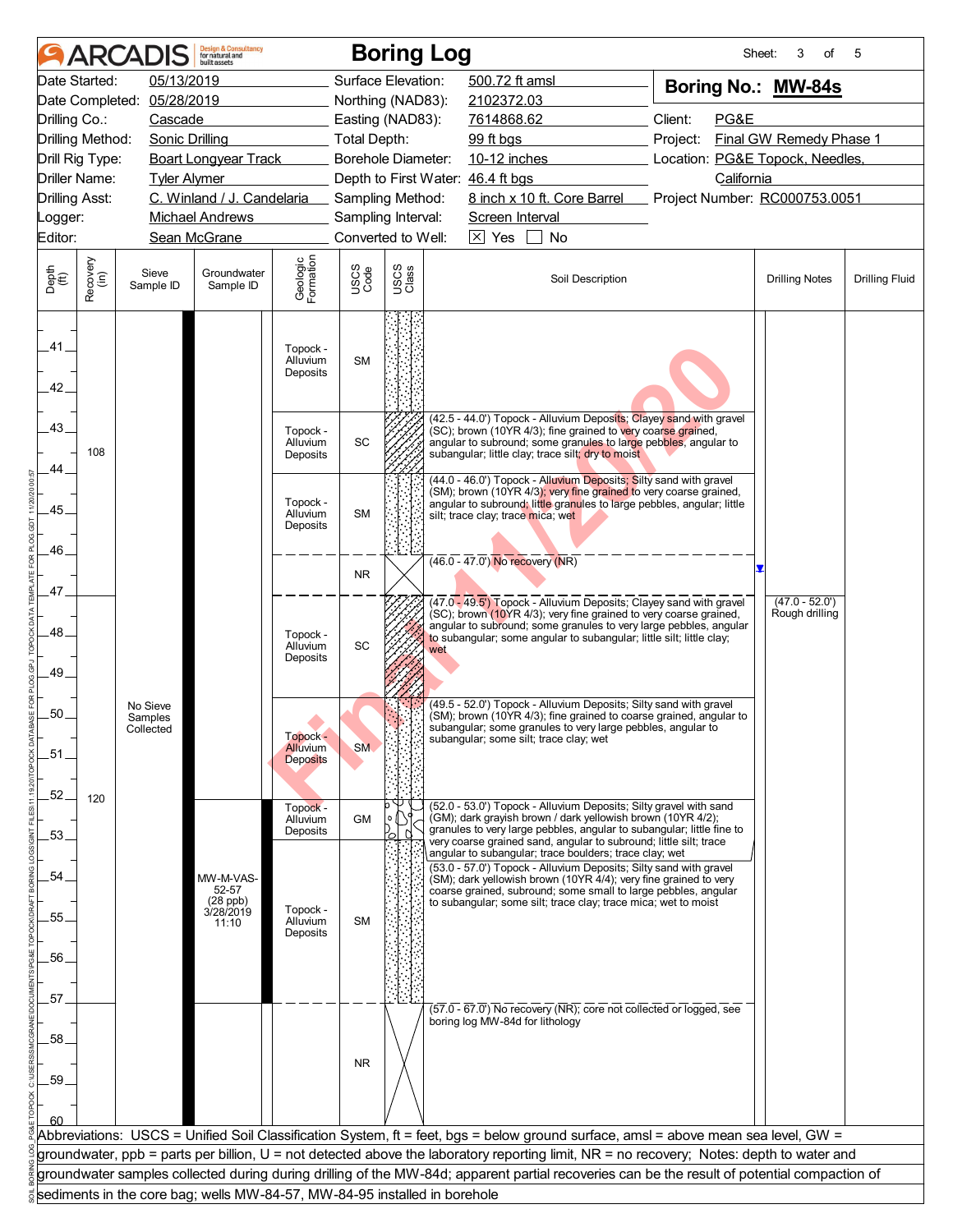|                                         | <b>ARCA</b>                                                               | <b>Design &amp; Consultancy</b><br>for natural and<br>built assets |                       |                     | <b>Boring Log</b>  |                                                                                                                                                                                                                                                                              |                  | Sheet:                                                                                                                                       | of<br>4                            | 5                     |
|-----------------------------------------|---------------------------------------------------------------------------|--------------------------------------------------------------------|-----------------------|---------------------|--------------------|------------------------------------------------------------------------------------------------------------------------------------------------------------------------------------------------------------------------------------------------------------------------------|------------------|----------------------------------------------------------------------------------------------------------------------------------------------|------------------------------------|-----------------------|
| Date Started:                           | 05/13/2019                                                                |                                                                    |                       |                     | Surface Elevation: | 500.72 ft amsl                                                                                                                                                                                                                                                               |                  | Boring No.: MW-84s                                                                                                                           |                                    |                       |
| Date Completed:                         | 05/28/2019                                                                |                                                                    |                       |                     | Northing (NAD83):  | 2102372.03                                                                                                                                                                                                                                                                   |                  |                                                                                                                                              |                                    |                       |
| Drilling Co.:                           | Cascade                                                                   |                                                                    |                       |                     | Easting (NAD83):   | 7614868.62                                                                                                                                                                                                                                                                   |                  | Client:<br>PG&E                                                                                                                              |                                    |                       |
| Drilling Method:                        | Sonic Drilling                                                            |                                                                    |                       | <b>Total Depth:</b> |                    | 99 ft bgs                                                                                                                                                                                                                                                                    |                  | Project:                                                                                                                                     | Final GW Remedy Phase 1            |                       |
| Drill Rig Type:<br><b>Driller Name:</b> |                                                                           | <b>Boart Longyear Track</b>                                        |                       |                     | Borehole Diameter: | 10-12 inches                                                                                                                                                                                                                                                                 |                  | Location: PG&E Topock, Needles,<br>California                                                                                                |                                    |                       |
| <b>Drilling Asst:</b>                   | <b>Tyler Alymer</b>                                                       | C. Winland / J. Candelaria                                         |                       |                     | Sampling Method:   | Depth to First Water: 46.4 ft bgs<br>8 inch x 10 ft. Core Barrel                                                                                                                                                                                                             |                  | Project Number: RC000753.0051                                                                                                                |                                    |                       |
| Logger:                                 |                                                                           | <b>Michael Andrews</b>                                             |                       |                     | Sampling Interval: | Screen Interval                                                                                                                                                                                                                                                              |                  |                                                                                                                                              |                                    |                       |
| Editor:                                 |                                                                           | Sean McGrane                                                       |                       |                     | Converted to Well: | $\boxtimes$ Yes<br>No                                                                                                                                                                                                                                                        |                  |                                                                                                                                              |                                    |                       |
|                                         |                                                                           |                                                                    |                       |                     |                    |                                                                                                                                                                                                                                                                              |                  |                                                                                                                                              |                                    |                       |
| Recovery<br>(in)<br>Depth<br>(ft)       | Sieve<br>Sample ID                                                        | Groundwater<br>Sample ID                                           | Geologic<br>Formation | USCS<br>Code        | USCS<br>Class      |                                                                                                                                                                                                                                                                              | Soil Description |                                                                                                                                              | <b>Drilling Notes</b>              | <b>Drilling Fluid</b> |
| .61.<br>62.                             |                                                                           |                                                                    |                       |                     |                    |                                                                                                                                                                                                                                                                              |                  |                                                                                                                                              |                                    |                       |
| 63.                                     |                                                                           |                                                                    |                       |                     |                    |                                                                                                                                                                                                                                                                              |                  |                                                                                                                                              |                                    |                       |
|                                         |                                                                           |                                                                    |                       | <b>NR</b>           |                    |                                                                                                                                                                                                                                                                              |                  |                                                                                                                                              |                                    |                       |
| 64.                                     |                                                                           |                                                                    |                       |                     |                    |                                                                                                                                                                                                                                                                              |                  |                                                                                                                                              |                                    |                       |
| 65.                                     |                                                                           |                                                                    |                       |                     |                    |                                                                                                                                                                                                                                                                              |                  |                                                                                                                                              |                                    |                       |
| 66.                                     |                                                                           |                                                                    |                       |                     |                    |                                                                                                                                                                                                                                                                              |                  |                                                                                                                                              |                                    |                       |
| .67.                                    |                                                                           |                                                                    | Topock -              |                     | o                  | (67.0 - 68.0') Topock - Alluvium Deposits; Silty gravel with sand<br>(GM); (7.5R 4/4); granules to very large pebbles, angular to                                                                                                                                            |                  |                                                                                                                                              | $(67.0 - 77.0')$<br>Rough drilling |                       |
| .68.                                    |                                                                           |                                                                    | Alluvium<br>Deposits  | <b>GM</b>           |                    | subround; some fine to very coarse grained sand, angular to<br>subround; little silt; trace clay; wet                                                                                                                                                                        |                  |                                                                                                                                              |                                    |                       |
| .69.                                    |                                                                           |                                                                    |                       |                     |                    | (68.0 - 72.0') Topock - Alluvium Deposits; Silty sand with gravel<br>(SM); reddish brown (5YR 4/3); medium grained to very coarse<br>grained, angular to subround; some silt; little granules to large<br>pebbles, angular to subangular; trace angular to subangular; trace |                  |                                                                                                                                              |                                    |                       |
| .70.                                    | No Sieve<br>Samples                                                       |                                                                    | Topock -<br>Alluvium  | <b>SM</b>           | clay; wet          | (69.5'); some small to very large pebbles, angular to subangular;<br>trace angular to subangular; trace mica                                                                                                                                                                 |                  |                                                                                                                                              |                                    |                       |
|                                         | Collected                                                                 |                                                                    | <b>Deposits</b>       |                     |                    |                                                                                                                                                                                                                                                                              |                  |                                                                                                                                              |                                    |                       |
| .72.                                    |                                                                           |                                                                    |                       |                     |                    |                                                                                                                                                                                                                                                                              |                  |                                                                                                                                              |                                    |                       |
| 120                                     |                                                                           |                                                                    |                       |                     |                    | (72.0 - 76.0') Topock - Alluvium Deposits; Silty gravel with sand<br>(GM); reddish brown / moderate brown (5YR 4/4); granules to very<br>large pebbles, angular to subangular; some fine to very coarse                                                                      |                  |                                                                                                                                              |                                    |                       |
| 73.                                     |                                                                           |                                                                    | Topock -              |                     |                    | grained grained sand, angular to subangular; little silt; trace<br>angular to subangular; trace clay; wet                                                                                                                                                                    |                  |                                                                                                                                              |                                    |                       |
| 74                                      |                                                                           | MW-M-VAS-<br>72-77                                                 | Alluvium<br>Deposits  | <b>GM</b>           | Ο                  |                                                                                                                                                                                                                                                                              |                  |                                                                                                                                              |                                    |                       |
|                                         |                                                                           | (<0.033 U<br>ppb)<br>3/29/2019                                     |                       |                     |                    |                                                                                                                                                                                                                                                                              |                  |                                                                                                                                              |                                    |                       |
| 75.                                     |                                                                           | 14:01                                                              |                       |                     |                    |                                                                                                                                                                                                                                                                              |                  |                                                                                                                                              |                                    |                       |
| .76.                                    |                                                                           |                                                                    |                       |                     |                    |                                                                                                                                                                                                                                                                              |                  |                                                                                                                                              |                                    |                       |
|                                         |                                                                           |                                                                    |                       |                     |                    | (76.0 - 83.5') Topock - Alluvium Deposits; Silty gravel with sand<br>(GM); dark yellowish brown (10YR 4/4); granules to very large                                                                                                                                           |                  |                                                                                                                                              |                                    |                       |
| 77                                      |                                                                           |                                                                    |                       |                     |                    | pebbles, angular to subangular; some fine to very coarse grained<br>sand, angular to subround; little silt; trace angular; wet                                                                                                                                               |                  |                                                                                                                                              |                                    |                       |
|                                         |                                                                           |                                                                    |                       |                     |                    |                                                                                                                                                                                                                                                                              |                  |                                                                                                                                              |                                    |                       |
| 78.                                     |                                                                           |                                                                    | Topock -<br>Alluvium  | <b>GM</b>           |                    |                                                                                                                                                                                                                                                                              |                  |                                                                                                                                              |                                    |                       |
| 120                                     |                                                                           |                                                                    | Deposits              |                     |                    |                                                                                                                                                                                                                                                                              |                  |                                                                                                                                              |                                    |                       |
| .79                                     |                                                                           |                                                                    |                       |                     |                    |                                                                                                                                                                                                                                                                              |                  |                                                                                                                                              |                                    |                       |
|                                         |                                                                           |                                                                    |                       |                     |                    |                                                                                                                                                                                                                                                                              |                  |                                                                                                                                              |                                    |                       |
|                                         |                                                                           |                                                                    |                       |                     |                    |                                                                                                                                                                                                                                                                              |                  | Abbreviations: USCS = Unified Soil Classification System, ft = feet, bgs = below ground surface, amsl = above mean sea level, GW =           |                                    |                       |
|                                         |                                                                           |                                                                    |                       |                     |                    |                                                                                                                                                                                                                                                                              |                  | groundwater, ppb = parts per billion, U = not detected above the laboratory reporting limit, NR = no recovery; Notes: depth to water and     |                                    |                       |
|                                         |                                                                           |                                                                    |                       |                     |                    |                                                                                                                                                                                                                                                                              |                  | groundwater samples collected during during drilling of the MW-84d; apparent partial recoveries can be the result of potential compaction of |                                    |                       |
|                                         | sediments in the core bag; wells MW-84-57, MW-84-95 installed in borehole |                                                                    |                       |                     |                    |                                                                                                                                                                                                                                                                              |                  |                                                                                                                                              |                                    |                       |